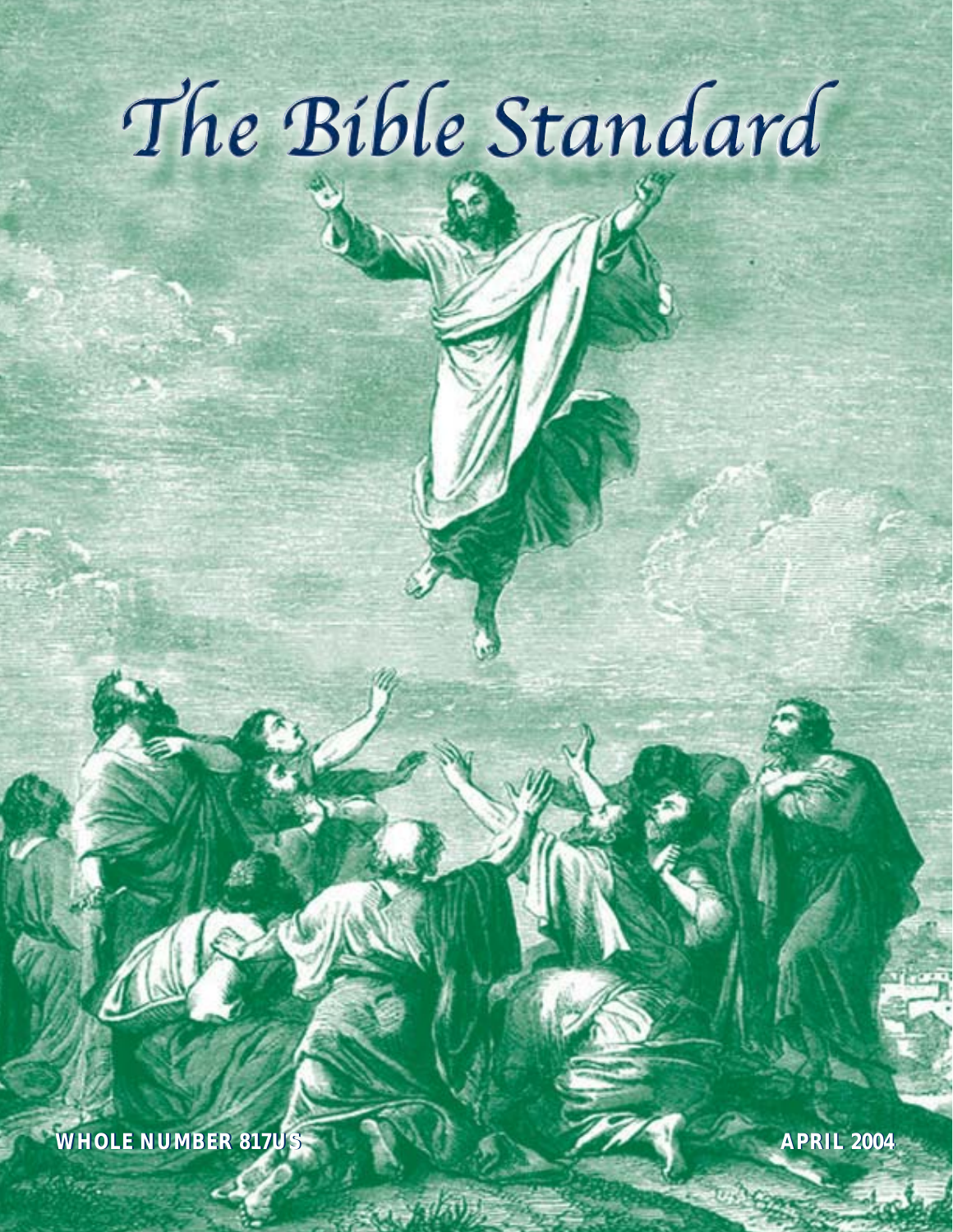# **The Lord's Business**

"Study to be quiet, and to do your own business, and to work with your own hands" (1 Thes. 4: 11).

**THERE IS A QUIETNESS** that comes from indolence or passivity, a "laid-back" attitude that refuses to be too personally involved in the general turmoil of life or the needs of others. There is another quietness that comes from confidence — a composure characteristic of those at peace with God, with themselves, and as far as possible with all the circumstances of life.

Maintaining a quiet composure in today's world is far from easy. We are assailed on all sides by noisy clamor, the demands of others on our time and energy, the pressures of doing our own business honestly in conditions dominated by selfishness and moral laxity. It is not surprising if on occasions — blessed though we are by a vision that sees beyond the present time of trouble — we speak angry words and weep angry tears of frustration at the injustice of it all.

# **We are a spectacle**

Make no mistake. As confessed ambassadors for Christ we are on show, and the world is an unjust judge. They judge us by *our own standards*, not by theirs. When our composure breaks down and we are seen as weak, or even caught in a fault, the charge is: "You're not supposed to do that! Don't you people reckon to set a good example to us folk?" And perhaps they feel an element of satisfaction in seeing that we are, after all, far from perfect. We are toppled from the pedestal on which they put us.

Such mortifying experiences come to all of us who are set apart to God's service, and we are in good company. We are not looking for the world's approval, or even that of family and friends, desirable as that may be, but are seeking to please and honor the Lord.

# **His business is our business**

"Whatsoever is commanded by the God of heaven, let it be diligently done" (Ezra 7: 23). It was the heathen ruler Artaxerxes that exhorted the Jews to attend to the business of their God, and the principle is fitting for God's presentday servants. Let our Christian work and witness be diligent.

There is no place for half-heartedness in the Lord's business, and He rejects the lukewarm attitude that leaves it all for somebody else to do.

Most Christian congregations have in their midst some who pay merely lip-service and avoid any real commitment. They persuade themselves that so long as they attend meetings, fellowship with Christians, give mental assent to the general teachings, and observe the basic ethical requirements, all is well. Their complacency as "passengers" only will not guarantee them a "Well done" in God's judgment.

The quiet satisfaction that comes from diligently doing the Lord's business is gained at the cost of much physical, mental, and nervous energy. We are His witnesses, and there is a world out there waiting for salvation, needing the Gospel message to show them the way. There is a famine for the Word of God, and He has employed us as workers to meet the needs of the hungry.

## **How shall we do that?**

There was a time when the Lord said to Moses, "What is that in thine hand?" In other words, what can you offer? What are your natural abilities? These are immediately at hand and can be used to His glory. We may have time available; we may have influence, knowledge, money, training, experience, a hearing ear for the troubled, a capacity to comfort others — all qualities that can be used in the service of our Divine employer.

When Isaiah heard the voice of the Lord saying "Whom shall I send, and who will go for us?" he responded: "Here am I, send me" (Isa. 6: 8), and there followed a lifetime of diligent labor for the Lord.

So it is incumbent upon us to work with whatever we have, in any department of the Divine service He sees fitting for us, in whatever place, at whatever cost, that we might share in the yet greater work of bringing blessings to all families of the earth in the age to come. What better reward could there be?

**\*\*\***

*All Scripture references are to the King James Version, unless otherwise stated.*



The Bible Standard is published monthly by the Laymen's Home Missionary Movement, Ralph M. Herzig, General Editor. Published regularly since December 1951. **Mailing Address:** The Bible Standard, 1156 St. Matthew's Road, Chester Springs, Pennsylvania 19425-2700, U.S.A. Postage paid at the post office in Chester Springs, Pennsylvania 19425-2700. **Web Site:** *www.biblestandard.com* **Rates:** single issue — \$2.00; by subscription (12 issues annually) — \$12.00.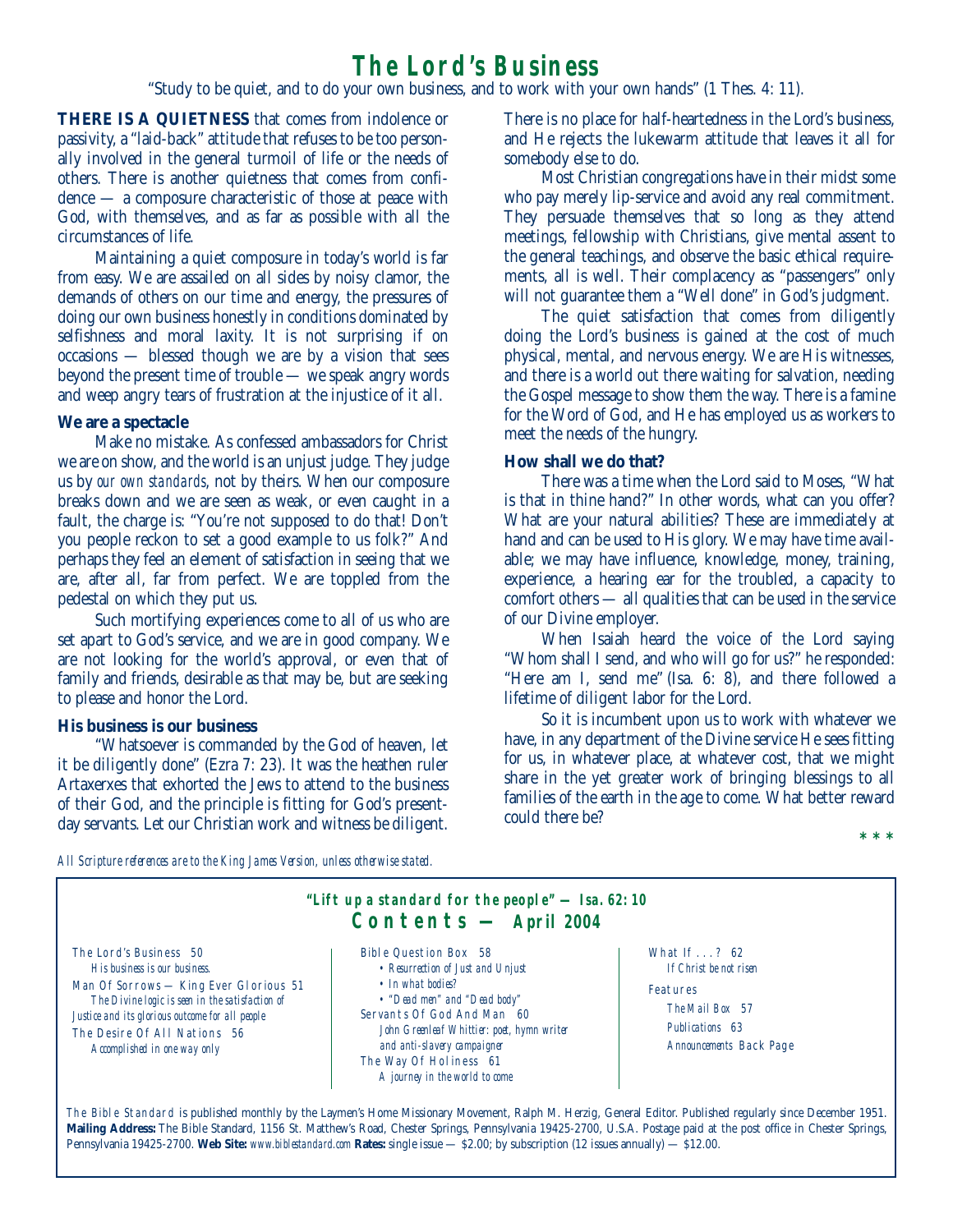# **MAN OF SORROWS — KING EVER GLORIOUS**

"**HE IS DESPISED AND REJECTED** of men; a man of sorrows, and acquainted with grief: and we hid as it were our faces from him" (Isa. 53: 3). Surely these are among the bitterest of words describing the sufferings of the world's Savior!

Sorrow! Grief! Wounded for *our* sins, punished for *our* wrong-doing, chastised that *we* might have peace, oppressed and afflicted, He took upon Himself our guilt, and made no complaint. His time had come. Jesus was well aware beforehand of the crushing бū demands of these last days. The disciples still had no real intimation of the dark events now impending, though He told them: "My soul is exceeding sorrowful, even unto death." Even as He prayed His heart-cry to the Father: "If it be possible, let this cup pass from me" (Matt. 26: 38, 39).

Could it be the ordeal of bodily suffering that our Lord so greatly dreaded? Were the sensibilities of a perfect man so finely tuned that He would feel infinitely more keenly the physical abuse to be inflicted, than would one hardened by generations of inherited resilience? Or was it the appalling indignity of criminal accusation, the mockery, the grotesque charge of blasphemy, the shame of execution as a public spectacle?

### **For the joy set before Him**

Our Lord was fully informed beforehand as to the nature of His death. He who had been active at the dawn of creation, before even the earth existed, who saw its foundations laid and rejoiced with all the heavenly host, had witnessed also the tragic fall into sin of earth's inhabitants. It was as the Word (Greek *Logos*), acting for the Almighty, the Creator, that He would have conveyed the prophetic message to Isaiah which told of a "man of sorrows" who would die for the world. It was as the Word made flesh in the person of Jesus Christ, that He knew Himself to be that Man.

Such breadth of vision, such enlightenment as to the Divine purpose, must have sustained Him through those dark hours. The Apostle Paul recognized this when he wrote:

*"Looking unto Jesus the author and finisher of our faith; who for the joy that was set before him endured the cross, despising the shame, and is set down at the right hand of the throne of God. For consider him that endured such contradiction of sinners against himself, lest ye be wearied and faint in your minds"* (Heb. 12: 2, 3).

It cannot be doubted that the peculiar death of shame and ignominy, the public scorn and contempt as a criminal, added greatly to the Lord's anguish. But there was doubtless a further crucial concern — for those He left behind.

# **"I pray for them … which thou has given me"**

While He was with them, they had kept faith. They had gladly received the tidings of salvation and accepted their share of the world's abuse and rejection. They had

forsaken all to follow Him they believed to be Israel's promised Messiah. But when the Shepherd was taken, would the flock be scattered?

In spite of the Lord's plain speaking as that day drew ever nearer, it seemed they had not fully comprehended His words. As the solemn feast began, He had confided the depth of His own emotion on this last occasion: "With desire I have desired to eat this passover with you before I suffer" (Luke 22: 15). And at the close of the discourse that followed the meal, Jesus prayed earnestly and at great length for those dear ones given to Him by the Father, that they might be kept from evil, sanctified, and in due time glorified with Him (John 17).

Stirred in their souls they must have been in the confines of that upper room where historic events were in the making, and perhaps also subdued by a rare sense of coming doom, somewhat dispersed as they emerged into the night and made their way to the Mount of Olives.

# **"Tarry here and watch with me"**

But so little alert were His companions to the real danger facing their Master that very night, that they could sleep soundly as He endured His Gethsemane agonies. A mild reproach to Peter was justified: "What, could ye not watch with me one hour?" (Matt. 26: 40). But their eyes were heavy, and when He returned He found them asleep again.

Would they prove to be men of courage and continue the work He had begun? How would they react to His arrest and humiliation, His death and the manner of it? Were they men of sufficient stamina and resolve to lay down life itself for the Gospel's sake, that a perishing world might have knowledge of the way to life? Alas! Soon most would forsake him and flee for their lives. One would deny all knowledge of Him. He might have taken comfort during His dying moments from the presence of loving and loyal disciples to witness His sacrifice completed. But they were not there. The Scriptures record that only John and some of the women were present, and it seemed that the Father had poured for Him a cup of bitterness, and put Him to grief.

# **It pleased the Lord to bruise him**

*How could this be?* Surely the Heavenly Father could not look upon the harrowing scenes of our Lord's trial and crucifixion, and find it pleasing? The suffering Savior was His well-beloved Son — on earth in human form, even as in former time, before the foundations of the earth were laid. As the Scripture testified: "I was by him, ... and I was daily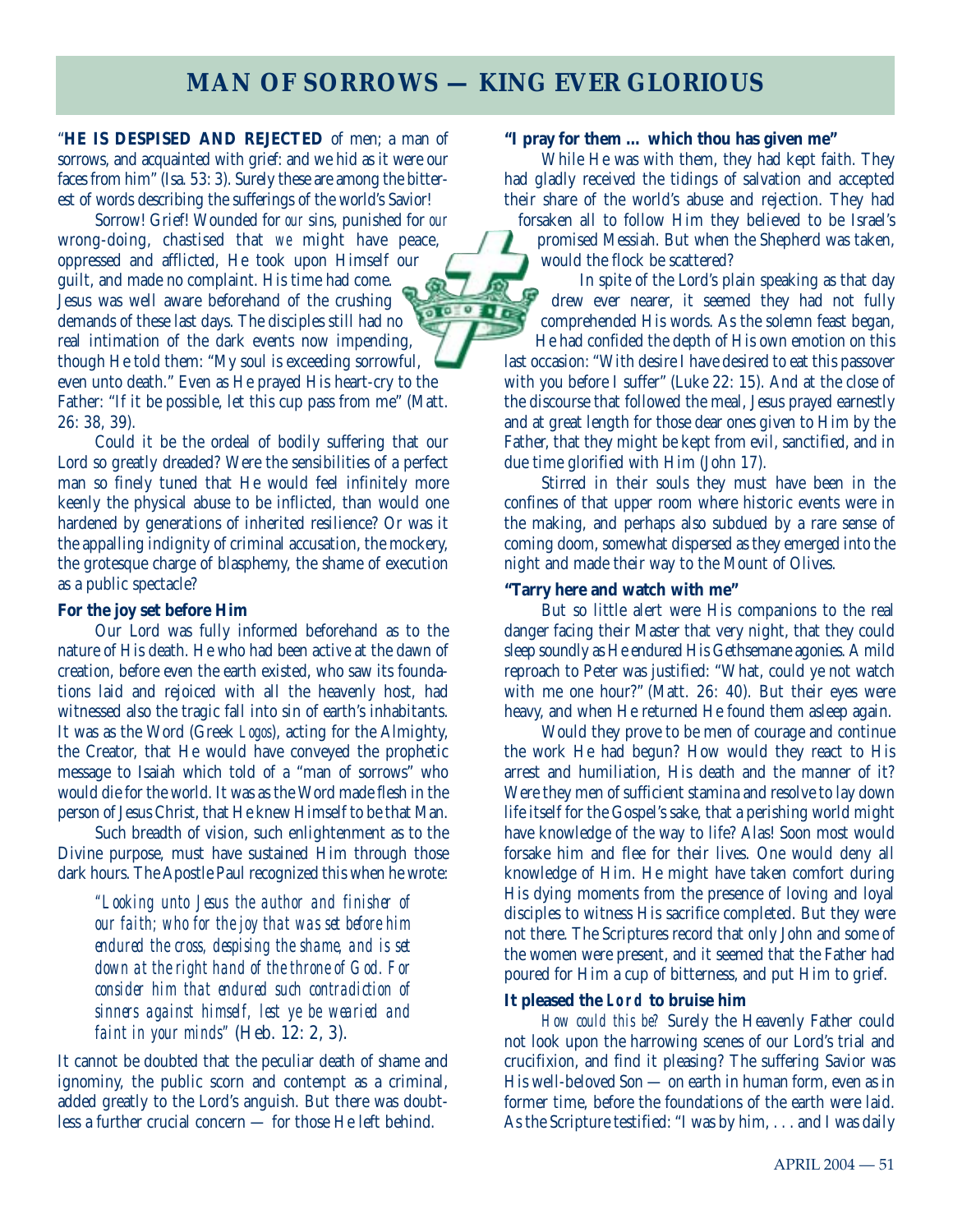his delight" (Prov. 8: 30). There personified as wisdom, the Son of God was secure in the Father's love.

But now on earth, abased in the eyes of men, viewed from the Divine standpoint the utter loyalty and selfless sacrifice of Jesus for the rescue of a dying world *rejoiced the Father's heart!* To bruise Him, to allow Him a profound experience with pain and sorrow, was a preparation for the Savior's great future work of reconciling the world to God (2 Cor. 5: 19). And touched as Jesus was with a feeling of fallen mankind's infirmities, He is able to save them to the uttermost that come to God by Him (Heb. 7: 25).

Yes — it pleased the Lord to bruise him and put him to grief, *because the glorious outcome was in sight*.

# **THE DIVINE LOGIC**

What was this glorious outcome? In the broadest sense, it was — and is — no less than life from the dead.

- Jesus Himself did not remain dead, but was raised to the right hand of the Majesty on high (Heb. 1: 3).
- His disciples those faithful members of the Church which is His Body — have an inheritance reserved in heaven (Eph. 1: 22, 23; 1 Pet. 1: 4).

 The whole world of mankind are to be released from the sentence of death, to an opportunity of everlasting life on earth (1 Cor. 15: 21, 22).

We see the Divine Wisdom which devised a means whereby good might triumph over evil. We see the Almighty Power that set in motion the features of His Plan of Salvation. We see His sublime Love in parting for a while with the One who was daily His delight, His only begotten Son, to die for the sins of the world. Well might we sing: "*Happy the man who learns to trace the leadings of Jehovah's grace!*"

#### **But what happens to Justice?**

In His anger at the disobedience of our first parents, did the Almighty too hastily pass on them the sentence of death, so that henceforth they and their offspring must never know life in its fullness? And did He later regret that early severity and concede that all earth's millions in the prison-house of death were captives of an "unsafe conviction"?

Was our Lord Jesus therefore sent to preach deliverance to these captives, to heal, to uplift and to counsel a traumatized people? Could Divine Love in the face of Jesus Christ repair the breach between man and his Creator, and lift the human race out of degradation, into newness of life?

It could — *but not without the full satisfaction of justice*. God is too wise to err. His Justice is unblemished, His righteous judgment infallible. "Thou art of purer eyes than to behold evil, and canst not look on iniquity" (Hab. 1: 13). God sees the smallest deflection in our hearts, and His character is so holy that He cannot view our sins with any degree of indulgence. To *pardon* Adam would have been to make Him untrue to His fundamental attribute of Justice.

# **How, then, can Justice be satisfied?**

"There was no other good enough to pay the price of sin." How often Christians have sung these words, not fully comprehending the Divine logic that required such a payment to be credited to the account of Justice. Jesus paid that price, and now we sing:

*"Naught of merit or of price remains to justice due;*

*Jesus died and paid it all — yes, all that I did owe."* The Apostle Paul reminds us that we are bought with a price and exhorts us to glorify God by using our body and mind in His service (1 Cor. 6: 20). Peter also refers to this purchase when warning the church against false teachers who would arise, "denying the Lord that bought them" (2 Pet. 2: 1).

There is in this terminology the indication of a legally valid commercial transaction, conducted on a grand scale. The Gospel message inviting all to come to Jesus of their own free will, and offering a liberty that cannot be found anywhere else, does not make null and void the requirements of Divine Justice. *There is a price to be paid.*

# **The Transaction**

The Scriptures use several terms that are in business or other common usage in our own day, to illustrate the practical application of this concept. Considered briefly, they are:

 **Bought** (Greek *agorazo*). The literal meaning is that of a purchase in the market place. Something is paid, something is received. An exchange is agreed and put into effect. In 1 Cor. 6: 20 Paul reminds the Corinthian brethren that they are *bought* and belong to Christ.

 **Purchased**. The Apostle in Eph. 1: 14 refers to the pledge or guarantee given to the Lord's people who were "sealed with the holy Spirit of promise" until the redemption of "the purchased possession" — evidently a wider transaction entered into but not yet fully completed.

 **Sold**. Paul's doctrinal discussion in his letter to the Roman brethren underlines the serious condition of those under the condemnation of the perfect Law of God. Referring to his own weakness, he speaks with great feeling for all of us who are "*sold under sin*," subject to its demands, and receiving its inevitable wages (Rom. 7: 14; 6: 23).

 **Redeemed** (Greek *exagorazo*). To redeem means "to make up for, to restore the honor, worth, or reputation of; the recovery of something pawned or mortgaged, or the payment of an obligation" (*American Heritage Dictionary*). Another definition is "to recover possession or ownership by payment of a price; to reinstate; to restore to favor; to make amends for; to recover from captivity, especially by a money payment" (*Collins English Dictionary*). The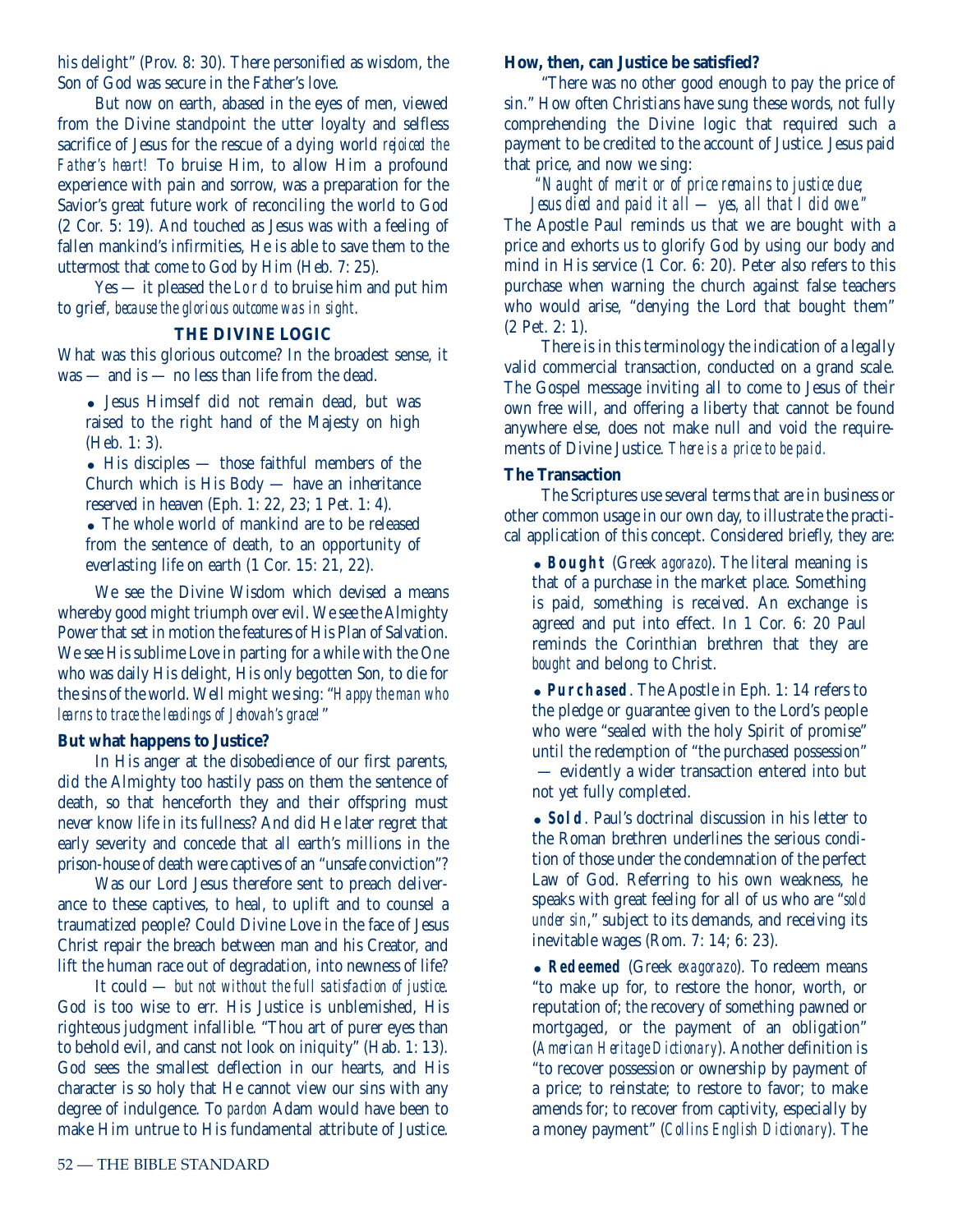root meaning in the Greek again has the thought of a market-place transaction. Thus "God will redeem my soul (recover me) from the power of the grave" (Psalm 49: 15), and "Christ hath redeemed us from the curse of the law" (Gal. 3: 13).

 **Ransom.** This is defined as "the release of … a person in return for payment of a demanded price; the price demanded or paid for such release; redemption from sin" (*American Heritage Dictionary*). The original Greek (*antilutron*) has the thought of a corresponding price for something or someone released. Thus the Apostle states in 1 Tim. 2: 5, 6: "For there is one God, and one mediator between God and men, the man Christ Jesus; Who gave himself a ransom for all, to be testified in due time" (1 Tim. 2: 5, 6).

## **God's Business Dealings**

It is not irreverent to speak in such terms. Though indeed we can all echo the Apostle's words in Rom. 11: 33: "How unsearchable are his judgments, and his ways past finding out!" — yet we must, like Jesus in his youth, be about our Father's business and play our particular part in His plan. In the temple at 12 years of age with the doctors of the law, Jesus was occupied in searching out answers to his questions, very likely at that time desiring information as to his own future course in life and seeking guidance as to the Heavenly Father's will.

It is true that "the secret things belong unto the Lord our God: but those things which are revealed belong unto us . . . that we may do all the words of this law" (Deut. 29: 29). And again, we have the assurance that "the secret of the Lord is with them that fear [reverence] him; and he will shew them his covenant" (Psa. 25: 14).

How gracious is our still unsearchable God, *to come down to our level* — to express the details of His business plans in terms that are familiar and understandable to the honest human mind! "Come, let us reason together — you ask how I could release a condemned human race from the captivity of the grave, those justly sentenced to death on account of sin, yet without violating that absolute justice which is the foundation of my throne? I will show you!"

## **Who was sentenced to death?**

We are left in no doubt — it was father Adam. Created perfect and placed in an environment conducive to life, health, and eternal welfare, God required of him simple obedience to ensure his continuance in this happy condition. Sadly, Adam failed the test. The consequences of disobedience were clearly stated: "Thou shalt surely die" (Gen. 2: 17). The emphatic warning is evident in the Hebrew: "*Dying* thou shalt die."

God did not violate His impeccable justice by commuting the death sentence to life-imprisonment in some place

*I am God, and there is none like me, declaring the end from the beginning, and from ancient times the things that are not yet done, saying, My counsel shall stand, and I will do all my pleasure.*

— Isaiah 46: 9, 10 —

of torment, but He kept His word. Adam *died* — not in that 24-hour day that he sinned, but *from that day he was dying.* Dying is a process that erodes the physical and mental vitality of its victims, until the full death state is reached. There is no separate "soul" that goes on living. The soul is the person, the organism in which is the breath of life, and when the life is withdrawn, consciousness is no more, and the grave is the resting place of all until God in His great mercy puts His redemptive plan into action.

# **THE REDEMPTIVE PLAN**

We should not think that the Creator was taken by surprise when the perfect man and woman, formed in His own image, fell from grace. This would imply that God's Plan of redemption was in the nature of an emergency measure, devised to meet some unforeseen circumstance. God is never taken unawares, but knows the end from the beginning.

In His great wisdom He saw that a centuries-long experience with evil, sin, and death, would ultimately prove to be for the human family the most powerful lesson we could learn. Alienated from God, oppressed and duped by the Adversary who had incited the first rebellion, mankind found themselves increasingly in bondage, slaves to evil influences, unable to buy their own freedom — or another's, proving the truth of the Psalmist's declaration that "None of them can by any means redeem his brother, nor give to God a ransom for him" (Psa. 49: 7).

That a *redeemer* was needed, one who could pay a *ransom* price, was dimly seen by godly men and women whose faith brought them some kind of standing with God, and who went to the grave in hope of a resurrection to everlasting life, when that price would have been been paid, and justice satisfied.

# **The payment**

In Roman times slaves could become freedmen or freedwomen, being granted manumission by their owners, often attested by a temple ceremony and the payment into the treasury of a sum of money. The slave was regarded thereafter as belonging to the temple god. In medieval England an act of manumission was legalized in a county court and granted for a money payment or as a reward for services rendered. Used also in connection with the freeing of slaves in America, the word manumission has the thought of sending from the hand (Latin *manu mittere*).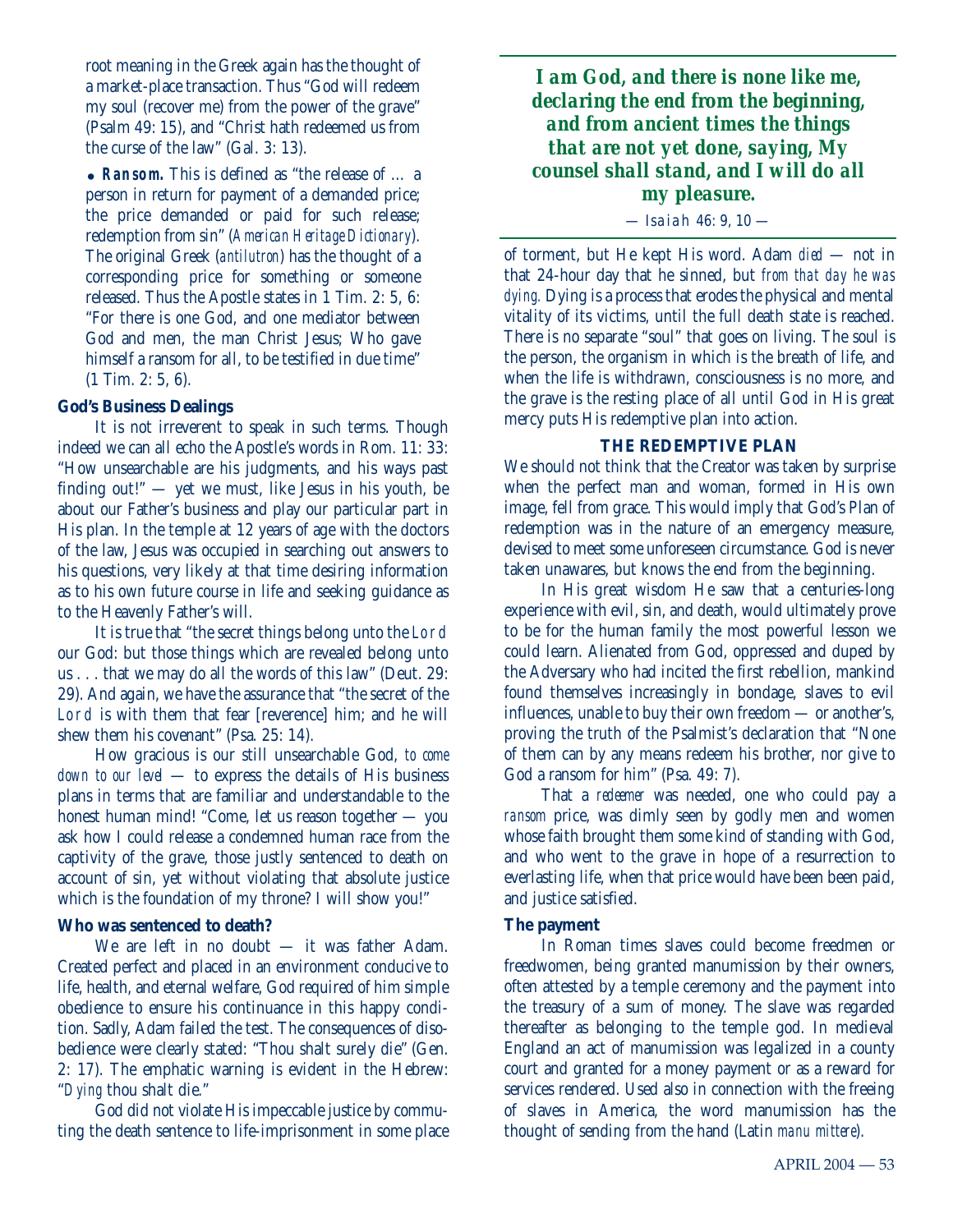# *Since by man came death, by man came also the resurrection of the dead. For as in Adam all die, even so in Christ shall all be made alive.*

— 1 Corinthians 15: 21, 22 —

This idea would be familiar to those who heard the Apostle Paul's exhortation: "Stand fast therefore in the liberty wherewith Christ hath made us free, and be not entangled again with the yoke of bondage" (Gal. 5: 1). Thus we see that those of the Jewish nation who became Christ's followers were the first to be redeemed — bought back, freed from sin's condemnation, and released also from the bondage of the Mosaic Law. Paul had need to guard the new liberty in Christ and challenge some who insisted that the observance of the Law was still necessary to salvation, even requiring that Gentiles accepting Christ must come under that Law. But the Apostle was clear that "Christ is the end of the law for righteousness to every one that believeth" (Rom. 10: 4).

Since the Gospel was first preached, millions of men and women have received their freedom in Christ, and being faithful have entered into their heavenly inheritance. Their taking up the cross and sharing His sufferings in order to share His glory is another feature of the Plan of Salvation, reserved for another study. But these were bought, redeemed, ransomed from the power of the grave (Hos. 13: 14).

# **At what price?**

The heavenly choir in Revelation sings to the glorified Christ: "Thou has redeemed us to God by thy blood" (Rev. 5: 9), reminding us of Jesus' own words at the last supper: "This is my blood of the new testament, which is shed for many for the remission of sins" (Matt. 26: 28).

The world's redemption cost the Savior His own human life. He made His soul an offering for sin, He poured out His soul unto death (Isa. 53: 10, 12). He provided the *ransom price*.

# **Was it enough?**

We are familiar with the concept of a ransom demand, made when a hostage is taken, often with a threat of dire consequences if payment is not forthcoming. The Bible ransom was not a "demand with menaces." While it was Divine Justice that condemned, it was Divine love that found a way to meet the needs of the human race, hostages to Satan, to sin, and to death by their own default. God so loved the world that He provided exactly what was necessary for their release.

And what was necessary? *One perfect human life* was the price that would free the captive world and make it possible to restore harmony between the Creator and His human creatures. *One* — to die for *all*? Yes indeed! "As by the offence of one judgment came upon all men to condemnation; even so by the righteousness of one the free gift came upon all men unto justification of life" (Rom. 5: 18). "For as in Adam all die, even so in Christ shall all be made alive" (1 Cor. 15: 22).

Put simply, when Adam fell from Divine favor he had an unborn race within him, all of whom inherited his *dying* life. Likewise, Jesus as a perfect man could have (theoretically) fathered a race of perfect beings, and was therefore an exact equivalent of Adam before his defection. What Jesus offered was an acceptable sacrifice of His own life, a ransom. And it was enough.

# **What this means for the world**

It means *life!* — not the brief, suffering existence common to all since Paradise was lost, but life abundant! Notwithstanding the suppositions of evolutionists, the Bible is clear that we are all children of Adam — and we die. As children of Christ, "the everlasting Father" (Isa. 9:  $6$ ) — or the Father who gives everlasting life — the world in due time will see in themselves the evidence of the redemptive process. As Jesus Himself said: "I am come that they might have life, and that they might have it more abundantly" (John 10: 10).

The implications of this visionary concept are enormous and varied. Questions naturally arise as to the practical outworking of such a plan, and while many of its details are as yet unrevealed, we do have abundant Scripture testimony as to its reality. The reading of Isaiah 35 paints a mental picture of the welcome back to perfection of a sad and oppressed human race — "the ransomed of the Lord" a vision indeed of healing and gladness and everlasting joy.

# **So what did our Lord Jesus purchase?**

What did He redeem, or buy back?

 We have seen that believers — the true Church were the first to be redeemed, the first to benefit from Christ's sacrifice. They were fully aware that they were saved, and are now entered into everlasting life *in heaven*. But what of the rest of humanity?

 He redeemed *every one of us*. He tasted death for every man (Heb. 2: 9) and all are to be restored to the life that was lost in Adam, even those in the grave, the death state (John 5: 28, 29) — not to a further condemnation, but to a judgment process — a period of instruction and uplift during Christ's reign on earth, enabling them to compare the new *good* with the old *evil*, and learn to love the good. Speaking prophetically of the Kingdom of Christ, the Psalmist says: "Ask of me, and I shall give thee the heathen [nations] for thine inheritance" (Psa. 2: 8).

 It is evident from what Isaiah 35 says that the blessing of earth itself, our planet, is also in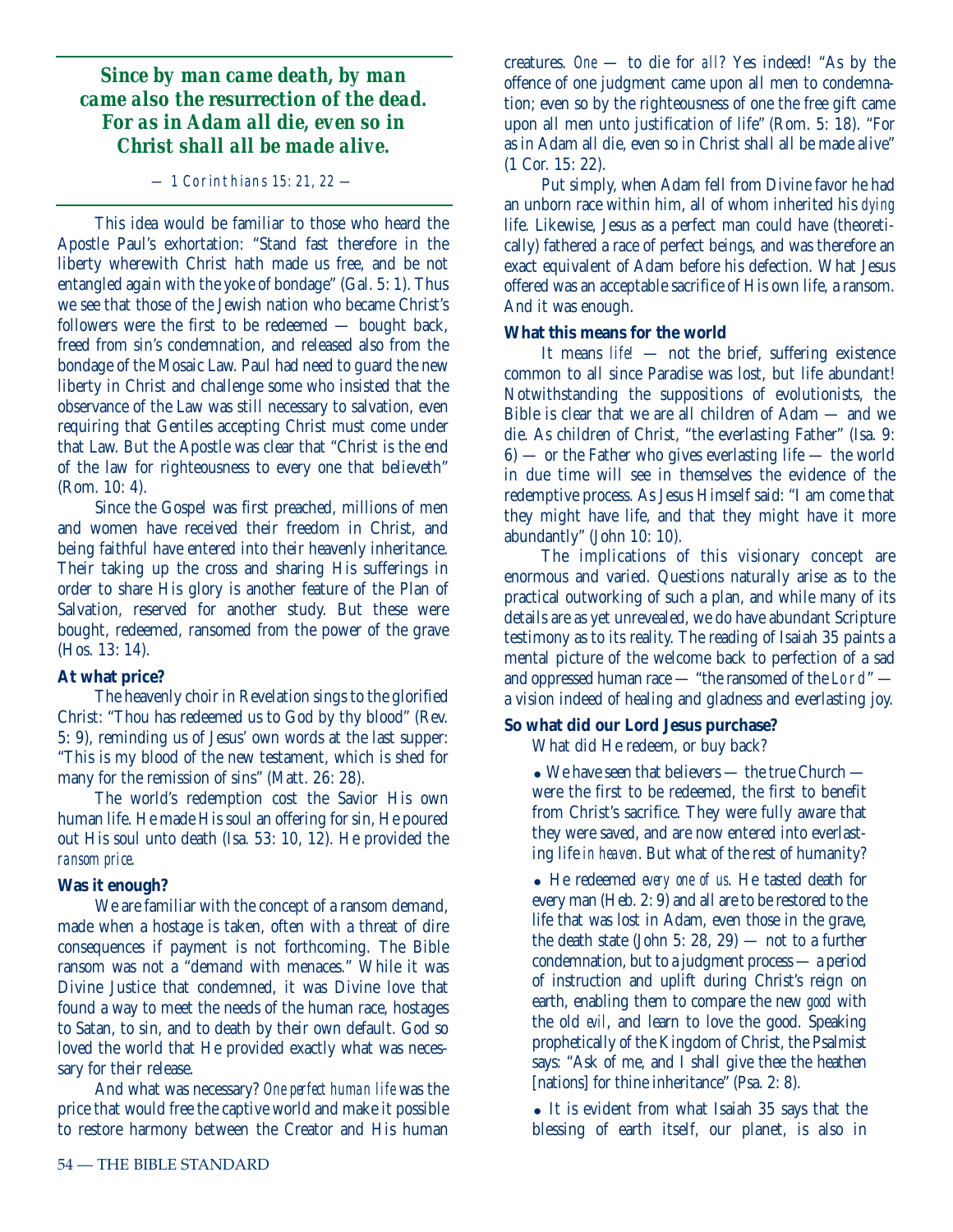prospect, and perhaps the Apostle had this partly in mind when he spoke of the redemption of the "purchased possession" in Eph. 1: 14. We see the necessity of this feature of the transaction when we recall the words of the Lord God to Adam: "Cursed is the ground for thy sake; in sorrow shalt thou eat of it all the days of thy life" (Gen. 3: 17).

 Christ also gained earthly *life-rights* for Adam and hs posterity: a perfect environment, perfect food, all conditions conducive to health and vitality; dominion over the earth and its lower creatures; perfect security, and above all, restored fellowship with the Creator.

Love had its way, and Justice was satisfied.

#### **MAN OF SORROWS**

At this Passiontide season it seems that the thoughts of even the unconcerned world are drawn to the suffering of the Savior. He once prophesied that "I, if I be lifted up from the earth, will draw all men unto me" (John 12: 32). True enough, many who do not enter the church from one year to another, feel an impulse to pay their respects on this occasion.

In some cases this may be a requirement for continued "membership," or even considered by some as a kind of insurance policy against future disaster. Yet the events of that first "Good Friday" — even in this degraded, materialistic, and selfish world, still have the power to touch the hearts of men and women everywhere, and for a short hour or so, bring them to mourn the death of God's dear Son who might somehow, *somehow*, bring life to a dying world.

Even the hardened and cynical can in some paradoxical fashion be touched with a feeling of *His* infirmities, knowing instinctively that He did not deserve such abuse. And it may be that the grievous bodily sufferings and mental anguish of the Lord Jesus on the cross will be a significant drawing influence in the age to come. Where the heart sympathies are aroused, the mind is the better prepared to listen and to learn.

# **The empty tomb**

Accepting the reasonableness of the Divine redemption arrangement, and agreeing that father Adam and his progeny could only be released from death if another perfect man paid his debt and took his sentence, one might ask how could Jesus Himself *live again?* Would that not be to take back the price He had paid, making null and void the whole transaction?

Not so! Though Christ is indeed risen from the dead, He is no longer a man. The perfect humanity that was paid as our ransom is sacrificed for ever. In His resurrection Christ is a partaker of the Divine nature — a spirit raised to the right hand of the Majesty on high, made higher than all the angels (1 Cor. 15: 45; Heb. 1: 3, 4).

We are not told what happened to the crucified body of the man Jesus. The Divine purpose was evidently to remove it from the scene of His final suffering, and this fulfilled the prophetic words of David: "Thou wilt not leave my soul in hell; neither wilt thou suffer thine Holy One to see corruption" (Psa. 16: 10). And it seems fitting that so precious a gift as the broken body of the Lord Jesus should be removed forever from all further abuse by evildoers.

## **KING EVER GLORIOUS**

Now He is Christ the King! Even before His birth, He was destined for kingship: "He shall be great, and shall be called the Son of the Highest: and the Lord God shall give unto him the throne of his father David" (Luke 1: 32).

At times during His earthly ministry the people wanted to make Jesus a king (John 6: 15; Luke 19: 38). But His real kingly role was still future and He eluded their premature fancies. Questioned by Pilate as to His supposed kingly status, Jesus did not directly refute the idea, but intimated that His Kingdom was not of the present order or arrangement (John 18: 33–37). For the time being, His crown was of thorns. But one of the thieves crucified that day recognized Jesus' kingship and asked: "Lord, remember me when thou comest into thy kingdom" (Luke 23: 42).

# **Earth's coming reign of peace**

Men seem to desire a king or other strong leader in whom to put their trust, whose authority is unquestioned and who is able to bind a people together for the security and welfare of human society. Few of earth's kings have maintained peace and prosperity for more than a few short years, and the permitted experiment in self-rule has been a dismal failure. The lesson had to be learned. That is why the kingdoms of this world are to become the Kingdom of our God and of His Christ. Though earth's rulers may take counsel together — in reality against the Lord and his anointed, they are to be dashed to pieces, and we see their breakdown accelerating in this present time of trouble (Rev. 11: 15; Psa. 2: 2, 9; Matt. 24: 21).

"Behold, a king shall reign in righteousness" (Isa. 32: 1). "Thy throne, O God, is for ever and ever: . . . Thou hast loved righteousness, and hated iniquity; therefore God . . . hath anointed thee with the oil of gladness above thy fellows" (Heb. 1: 8, 9).

> *Beyond the Passion of the Man of Sorrows, the King of Glory sees the travail of His soul, and is satisfied*.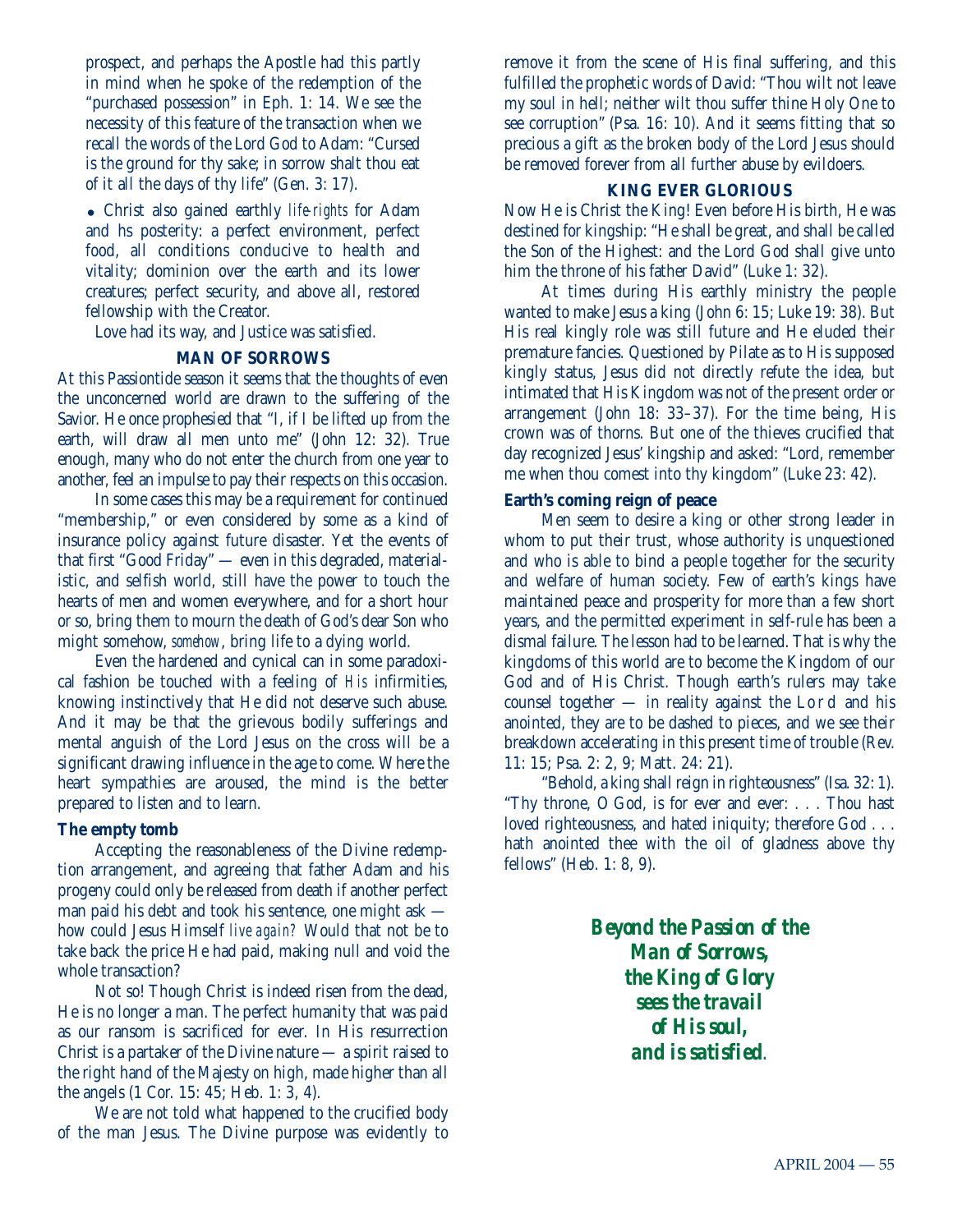# **The Desire of All Nations**

*"Thus saith the* **Lord** *of hosts: Yet once, it is a little while, and I will shake the heavens, and the earth, and the sea, and the dry land; And I will shake all nations, and the desire of all nations shall come: and I will fill this house with glory, saith the* **Lord** *of hosts"* — Haggai 2: 6, 7 —

# **HERE IS THE GOSPEL IN A NUTSHELL grace and comfort to the world, the granting of the heart's desire of men and women everywhere.**

Not that many actually *know* what it is they desire so much. Rather, like fretful children bored with their amusements, they try one diversion after another and find no real satisfaction in anything. Realizing the worthlessness of what they presently see on offer, some drown their sorrows in drink or drugs, some grow cynical, and quite a few grin and bear it. Often God is blamed. To many He is the absentee Father they hardly know, and are apt to resent.

But the great promise conveyed by Haggai is signed at both ends with the signature of the Sovereign of the universe, the Lord of hosts. *It cannot fail!*

# **Natural Israel's Desire — the Glory of their Nation**

With the other writings of God's servants of Old Testament times, this prophecy was held as sacred and was reverently read — but was little understood. Not until the holy spirit was given as a comforter, a guide into all truth and a revealer of things to come, was the precious meaning of this promise made clear to the saints, the Gospel Church, through the ministry of the Apostles.

Israel may have seen in this declaration an intimation that their nation would in time be exalted, and all other nations would be subservient to them. But centuries rolled on; the Persian empire fell, and Israel's glory still tarried. They merely passed from under the dominion of Persia to that of Greece, and then to that of Rome.

In due time one came to them, named in Mal. 3: 1 as "the messenger of the covenant"— in whom they *should have* delighted, His mission being to put in motion the processes which would eventually meet the undefined longings of all people, giving them, in truth, their heart's desire.

But sadly, about 70 years after their national rejection of the Messenger sent by the Lord of hosts, the people of Israel were driven out of their land of promise, and were scattered world-wide.

# **What then? Has God's Promise Failed?**

No! The Apostle Paul, under the leading of the holy spirit, calls it to mind again and shows that the house to be filled with glory is not the earthly kingdom of Israel, but the spiritual house or kingdom of God — the Gospel church.

Natural Israel could have become that spiritual house, and to them the Messenger was sent. Many true Israelites did indeed recognize Him, and faithful Simeon saw even in Jesus the babe, "a light to lighten the Gentiles and the glory of thy people Israel" (Luke 2: 32).

# **The Great Shaking is Upon Us**

The shaking mentioned in this text presupposes an earlier shaking, which Paul shows to be the earthquake associated with the giving of the Law at Sinai, the inauguration of that Law Covenant which was to serve as a schoolmaster to bring them to Christ (Gal. 3: 24).

But this last shaking is to be far greater than Israel ever experienced. "Yet once more I shake not the earth only, but also heaven" (Heb. 12: 26-28). The Apostle under the holy spirit's enlightenment sees the shaken earth as symbolizing organized society, at present based on fear and mistrust, on selfishness, greed, error, and confusion, being overturned in a mighty cataclysm.

Who in our day can doubt that the great shaking is affecting not only the "powers that be," but also each one of us? In this unprecedented world-wide time of trouble the convulsions are exposing and dislodging all that is unstable, transitory, and imperfect. The kingdoms of this world, losing their traditional stranglehold on the people, impose more and more controls and restrictions, intended to salvage what remains of their power, but to no avail. The forces of terror now at work are neither clearly defined nor easily defeated, but they are *active*, and by the Lord's permission may well be a part of earth's great cleansing process.

#### **Can the Heavens be Shaken?**

Yes indeed! — not God's dwelling place, but the *symbolic* heavens, the powers of spiritual control in the world's great ecclesiastical systems are being shaken to the core. Daily exposures of gross corruption and hypocrisy in high places have shocked and disturbed the fragile faith of many. Church leaders are seen to overrule the Word of God and dismiss Bible teaching as no longer relevant. In the shaking of the "heavens" their former positions of power and influence are eroded or lost, and shame is their reward.

#### **A Fresh Start**

The refuse swept away, the storm damage repaired, and the earnest expectation of all creation at last realized, God's glory will be clearly revealed in Christ and the true Church — the *new heavens* where righteousness prevails. The new earth, human society restored, will reflect the light and perfection of the heavens, and all people, beginning with Israel, who first received the Divine promise, will at last achieve their heart's desire. They will all *know* their Father and delight in the glorious liberty of the children of God (Rom. 8: 19-21; 11: 26-29; 2 Pet. 3: 13).

**\*\*\***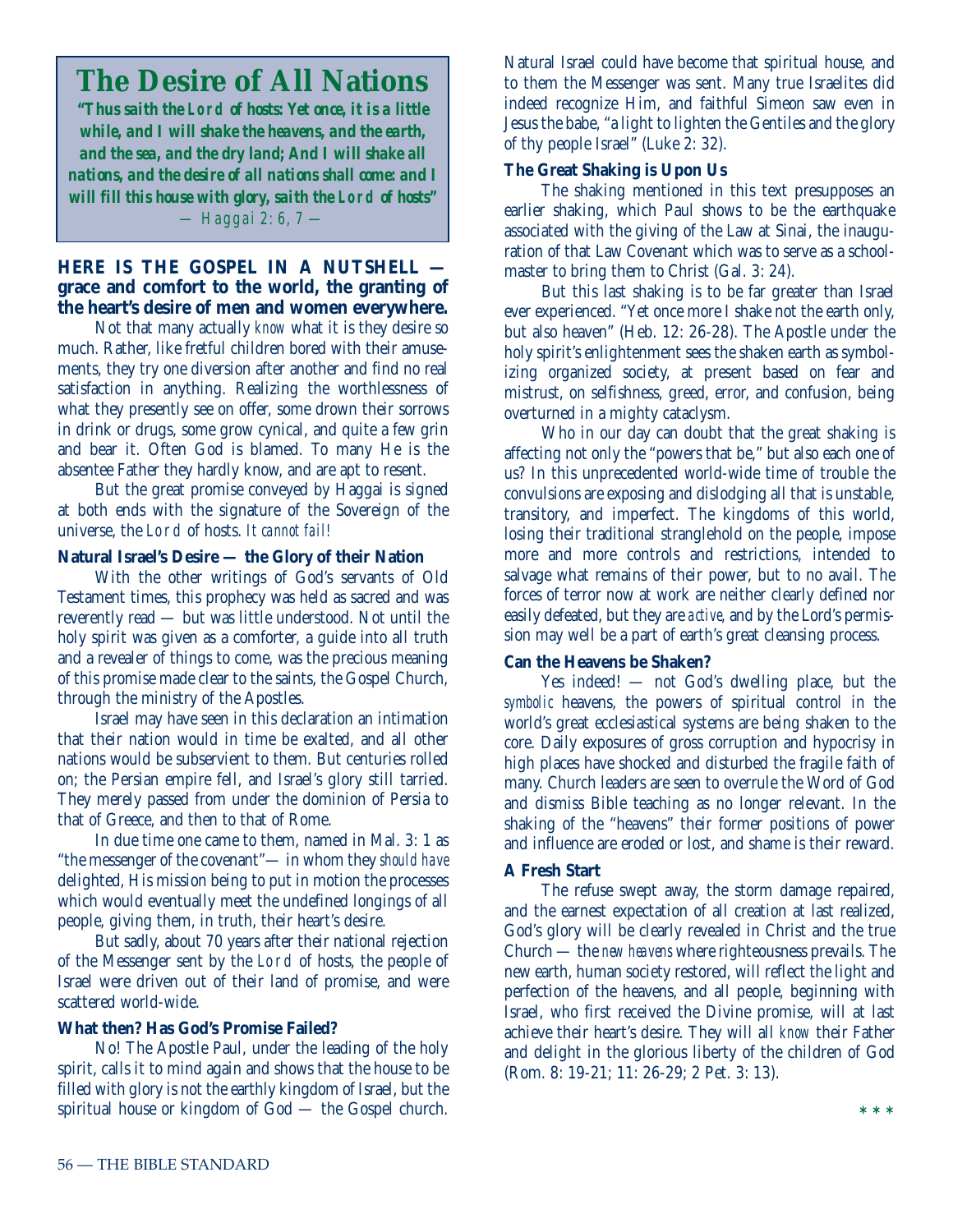# **THE MAIL BOX**

Dear Brothers and Sisters in the Lord,

Just a short note about our *Bible Standards*. They have all been beautiful, but this January one is just precious. I've left it on our coffee table for a good while. I'm tempted to frame it and put it up.

Thank you for the beauty on all the papers and the wonderful messages.

Love, R. M., Oklahoma, U.S.A.

Dear Friends at *Bible Standard:*

I've enjoyed *The Bible Standard* for two whole years now, and I have to say, it gets better with each issue. It's very informative and resourceful for helping one grow in the Lord with the Word of God. February's issue is just

outstanding in the Q&A section, and "The Courage Of Conviction" column; they touched my heart and spirit as God was using you to talk to me concerning some areas in my life. Thank you so much for the work in the Lord you do for His children to be educated in the Word of God. God bless you and your staff.

In His Service,

R. B., Florida, U.S.A.

P.S. My friend, I've enjoyed equally the *Studies in the Scriptures* you've been sending me — I've just finished Number 5 and reading number 6 in Jesus' name! Amen. Thank you for everything!

**\*\*\***

# **APPOINTMENT OF NEW GENERAL EDITOR**

On March 12 of this year Ralph M. Herzig was elected as Executive Trustee and Director of the Laymen's Home Missionary Movement, the publishers of *The Bible Standard.* With this position Bro. Herzig also assumes the office of General Editor of this magazine, our sister magazine, *The Present Truth,* and our publications in general. He succeeds Bernard W. Hedman, who died on January 30 of this year. Expanded coverage of Bro. Herzig's election will appear in the next issue of *The Present Truth.*

# **of interest . . .**

I**n an attempt** to reverse the decline in recent decades of their numbers and increase growth, America's traditional mainstream denominations have come up with some new ways in which to attract new parishioners. Millions of dollars are being spent on television advertisements with the hopes of appealing to the masses by presenting Christianity in a new more modern light. A technique once regarded as distasteful self-promotion has become necessary to save aging buildings, costly pension plans, and the increasingly rare work of missionaries. In March, for the first time commercials for the United Church of Christ (UCC) began airing in six areas from Sarasota, Florida, to Oklahoma City in an effort to attract worship attendance before Easter. Also, the Unitarian Universalist Association began a national campaign to buy broadcast time for their "Uncommon Denomination" advertisements, first tested in Kansas City last year. This summer the United Methodist Church will hear proposals for expanding what has been a four-year, \$18 million campaign to replenish dwindling congregations.

For church marketers, television promotions have been the missing link between congregations with much to offer and individuals in search of a place where they feel welcome. Yet for scholars of church trends, the dawn of mass marketing suggests that quest for church unity has given way to an ethic of survival of the fittest. The numbers paint a picture of 40 years wandering in the wilderness of empty pews. Membership in the UCC, for instance, has dropped every year since 1965, from 2.1 million then to 1.3 million today. Methodists, known for heartfelt discipleship and care for the needy, can barely field a team of missionaries, whose ranks have thinned from 2,000 before 1950 to just 93 in 2004. Unitarians have seen what they term "modest" membership growth at one percent per year for the past decade. Methodists report a 6 percent increase in worship attendance where ads have run during high seasons for newcomers: Lent, Advent, and back-toschool time. Some in the church harbor hopes for the "open hearts, open minds, open doors" message to steer viewers toward a better way of life.

Despite ever-slimming budgets, each of these three denominations hired professionals to market their denomination, through group research and slogan-writing to strike a chord with the public. The religious body would be sold to the masses just like any other product except in one regard: This product would have to overcome a bigger than usual "image" problem.

*— Christian Science Monitor*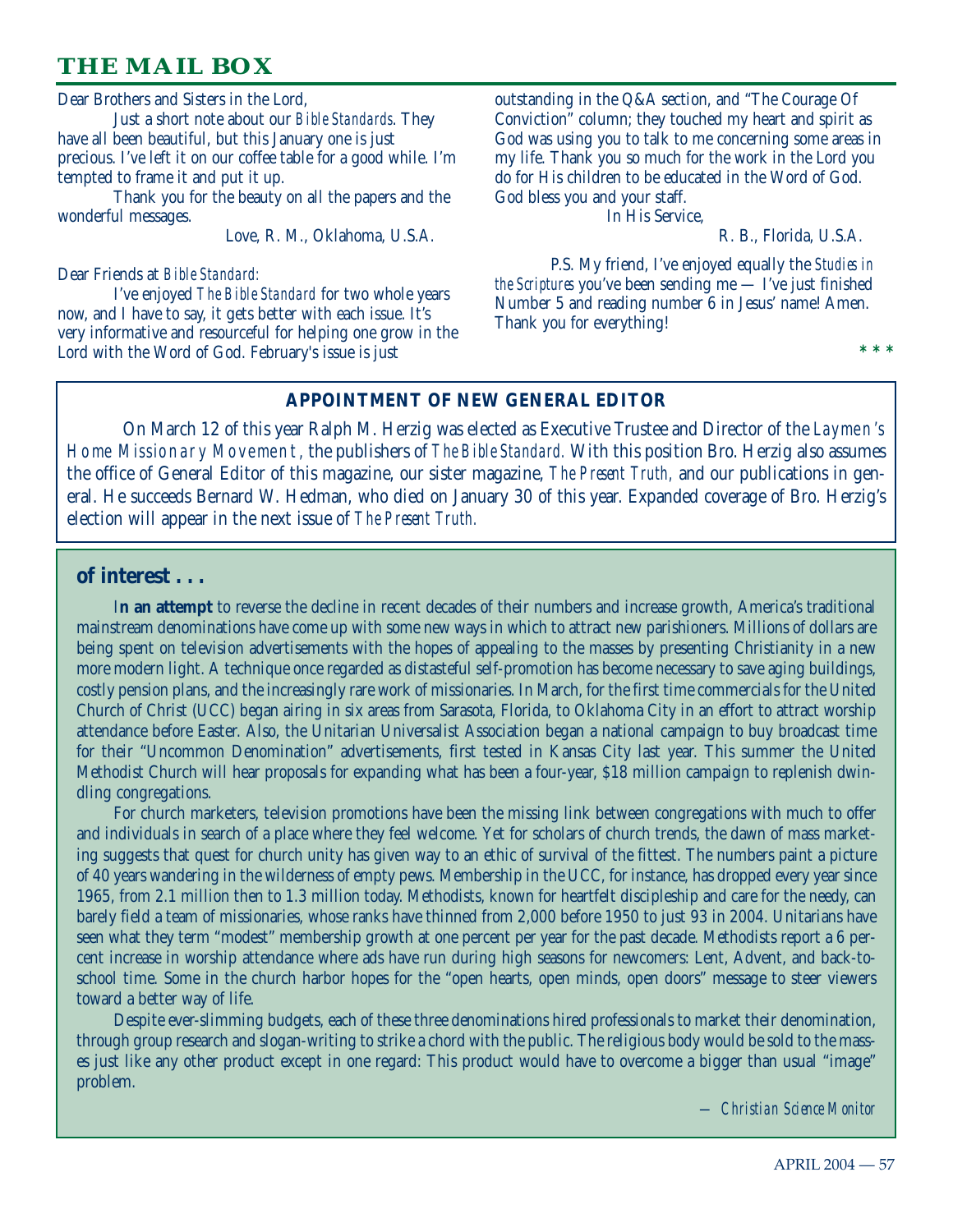

# **"JUST" AND "UNJUST" RESURRECTED?**

Acts 24: 15 reads: "And they have hope toward God, which they themselves also allow, that there shall be a resurrection of the dead, both of the just and unjust." How should we understand that both the "just" and the "unjust" are to be resurrected?  $\overline{\mathsf{Q}}$ 

The literal rendering of the last clause of Acts 24: 15 reads: "There shall be a resurrection both of just and unjust ones." The article *the* is lacking before the Greek words translated "just" and "unjust." A

The word *resurrection* is the translation of the Greek word *anastasis* which means a full, complete raising up out of death conditions into perfection of life conditions.

How do we harmonize our text with other Scriptures which declare that only the *justified* would attain perfection of life? Examples include John 3: 36: "He that believeth on the Son hath everlasting life: and he that believeth not the Son shall not see life; but the wrath of God abideth on him." Another one is Acts 3: 23: "And it shall come to pass, that every soul, which will not hear that prophet, shall be destroyed from among the people."

We answer, the Apostle is not declaring that all the *just* and *unjust* ones will be made perfect. He is referring to the *just* and *unjust* ones at the present time. The *just* are those who are "justified by faith," and if they prove faithful to the conditions of their call, will have part in the resurrection of the *jus*t. The *unjust* are the unbelievers, whom the Apostle explains believe not because the god (Satan) of this world has blinded their minds (2 Cor. 4: 4).

#### **The Resurrection of the Just**

Those who have pleased God by exercising faith and consecrating to Him, and who obey the leadings of His Word, spirit, and providences are approved by Him, whether they have lived during the Gospel Age or one of the earlier faith Ages. Abraham, Isaac, Jacob, the prophets, and others less prominent — some of whom are mentioned in Heb. 11 — died in faith. God declares that they shall receive "a better resurrection," and that He was pleased with their faith (Heb. 11: 35, 39). Their resurrection will mean their being awakened as perfect human

beings, whereas the world will need many of the Millennial Age years to attain human perfection.

During the Gospel Age, God has been developing individuals of different faith classes, some of whom will come forth on the human plane, others on the spirit plane, and still others on the highest spirit plane — the Divine nature.

#### **The Resurrection of the Unjust**

The other general group, those whom God cannot approve at present, are the unjustified. Many of them have been respectable, moral people, but, lacking faith, are not worthy of the "resurrection of the just." The death of Jesus will effect their release from the condemnation of Father Adam. They will be resuscitated from *hades,* the grave, the death state, but their awakening is only the beginning of their resurrection — their *re-standing* to perfect life. Some of them will be awakened only to die again later because of their failure to accept God's terms of blessing.

The Millennial Mediatorial Reign of Christ and the Church is set aside for the resurrection of the world. The work of that Age will be to open the blind eyes, unstop the deaf ears, and spread the knowledge of the Lord over the whole earth (Isa. 35: 5; 11: 9). The resurrection process will span the Millennial Age, until *all* will be given an *opportunity* to gain everything that was lost by Adam. By its close, the resurrection of the obedient will be an accomplished fact. The only exceptions are those who by personal and wilful rejection of God and His merciful salvation through Christ refuse its gracious provisions. Those alone will be consigned to the Second Death, and will have only themselves to blame (Jer. 31: 29, 30). We expect this number to be a very small minority.

# **SAME BODIES IN THE RESURRECTION?**

 $\overline{\mathsf{Q}}$ 

In the resurrection, will we have the same bodies in which we died?

It is the *soul* that dies, and it is the *soul* that will come back in the resurrection awakening. God said to Adam in Eden, "In the day that thou eatest thereof thou shalt surely die" (Gen. 2: 17). It was *Adam,* the *soul* or person and not merely his body that died (see A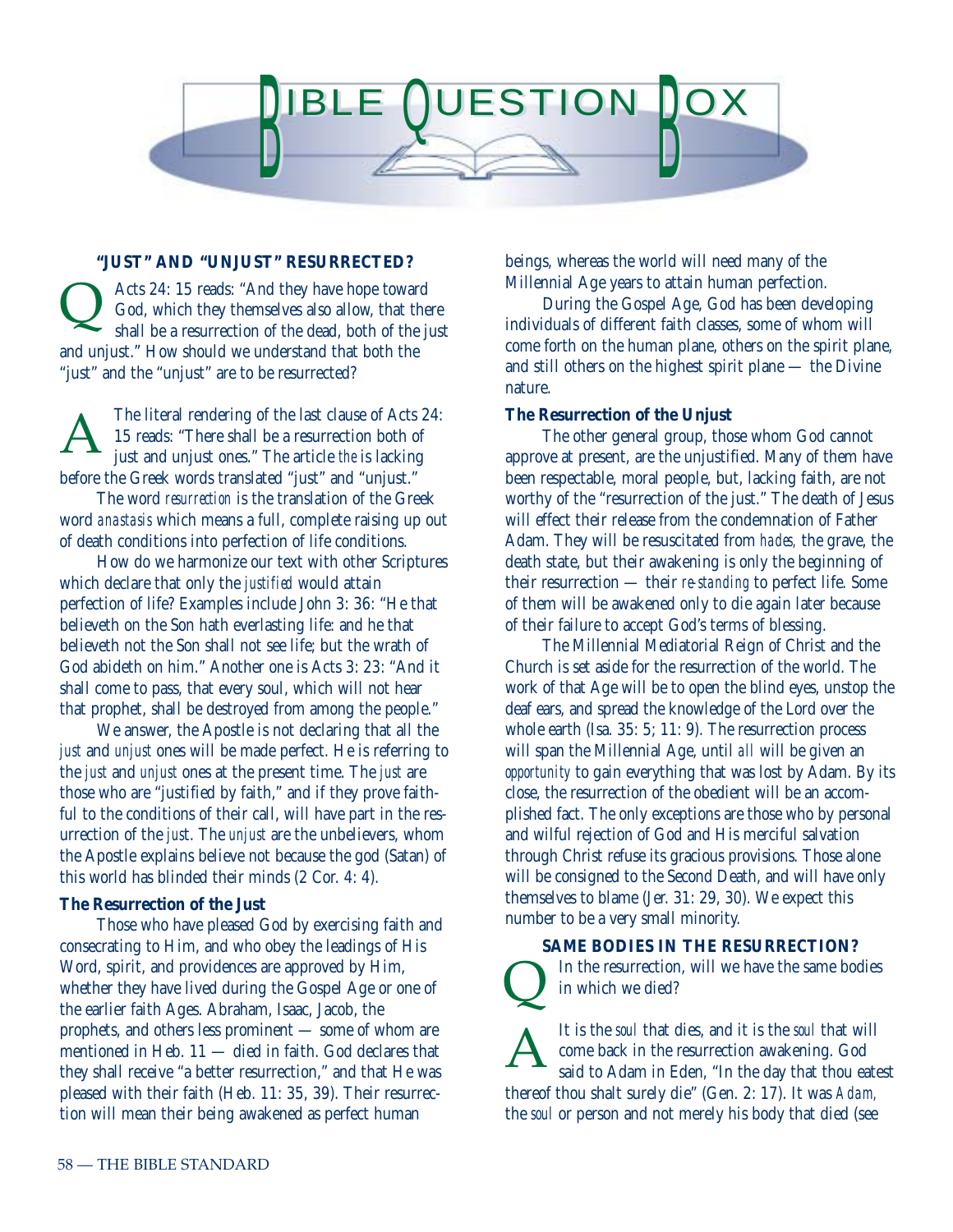our booklet *What is the Soul?* — a copy free on request). "The soul that sinneth, it shall die" (Ezek. 18: 4, 20). See also Psa. 78: 50; Acts 3: 23; and James 5: 20. Jesus made "his soul an offering for sin" and "poured out his soul unto death" (Isa. 53: 10, 12). He laid down His human life as a ransom for Adam and his race (1 Tim. 2: 6).

In the resurrection, the dead *souls,* not the dead *bodies,* will be aroused from the sleep of death. "That which thou sowest, thou sowest not that body that shall be . . . but God giveth it a body as it hath pleased him, and to every seed his own body" — the kind of body pertaining to his nature, whether spiritual or human; for there are "celestial bodies, and bodies terrestrial" (1 Cor. 15: 37, 38, 40).

# **Spirit and Human Bodies**

Celestial, or spirit bodies, are for the Church. Human bodies would be unsuitable for heavenly conditions (1 Cor. 15: 50). The rest of mankind, not having been begotten of God's holy spirit nor having become New Creatures, will after the awakening receive human bodies that may eventually be made perfect and suited to their everlasting existence in the "new earth" (2 Pet. 3: 13; Rev. 21: 1).

1 Cor. 15: 35-37 reads, "But some man will say, How are the dead raised up? and with what body do they come? Thou fool, that which thou sowest is not quickened, except it die: And that which thou sowest, thou sowest not that body that shall be, but bare grain, it may chance of wheat, or of some other grain: But God giveth it a body as it hath pleased him, and to every seed his own body." These verses show that the bodies laid away in burial do not come back again. Paul uses as an illustration the fact that grains of wheat that are sown do not return, but rather, that new grains are produced. By analogy, the bodies which are buried do not come back in the resurrection.

# **"THY DEAD MEN" AND "MY DEAD BODY"**

The first part of Isa. 26: 19 reads: "Thy dead men shall live, together with my dead body shall they arise." Who are referred to in this verse by "Thy dead men" and "my dead body"?  $\overline{\mathsf{Q}}$ 

Isa. 26: 19 has been used to prove that the same bodies which are laid away in the grave will come forth in the resurrection. Upon closer examination, we discover several problems with this interpretation when based upon the *King James Version*. In an effort to clarify the meaning, translators at times added words into the text without any correspondency in the original text. They would then indicate the added words by *italics*. The added words "together with" in our text seem to lend credence to the false interpretation. Also, the Hebrew word translated as "body" has no plural form, but in other places, the same A

*The resurrection for the world has two parts: (1) awakening the dead from the death state, and (2) lifting the awakened ones from their Adamic imperfection, back to the perfection which Adam enjoyed before his disobedience.*

Hebrew word is translated in the plural. An example is the word "carcases" in Isa. 5: 25.

The American and English Revised versions, Moulton, Leeser, the Jewish Publication Society and others render the verse as follows: "Thy dead shall live; my dead bodies shall arise."

# **Two Parts to Resurrection**

The resurrection for the world has two parts: (1) awakening the dead from the death state, and (2) lifting the awakened ones from their Adamic imperfection, back to the perfection which Adam enjoyed before his disobedience. This process will require the entire Millennium to complete for mankind (see our publication *Life-Death-Hereafter,* pp. 171-183).

These same two things are taught in Isa. 26: 19:

- The first clause, "Thy dead shall live," refers to the *awakening* of the dead.
- The second clause, "My dead bodies shall arise," refers to the *re-standing from Adamic imperfection to perfection*.

The expression, "dead bodies," does not refer to these as actually being in the death state, but as dead in trespasses and sins (Eph. 2: 1, 5), for God regards everyone out of Christ and short of perfection as *dead* (2 Cor. 5: 14). The reason for the use of the word, *my*, in the clause, "my dead bodies," is that Christ — the speaker in this verse by virtue of His ransoming and purchasing them will be their Owner and Lord, hence can properly claim them (Rom. 14: 9). Viewing this passage accordingly, we see that it does not refer to the identical bodies that were buried as being raised again but to the two parts of the resurrection process: (1) the awakening of the dead, and (2) their restoration to Adamic perfection.

\* \* \*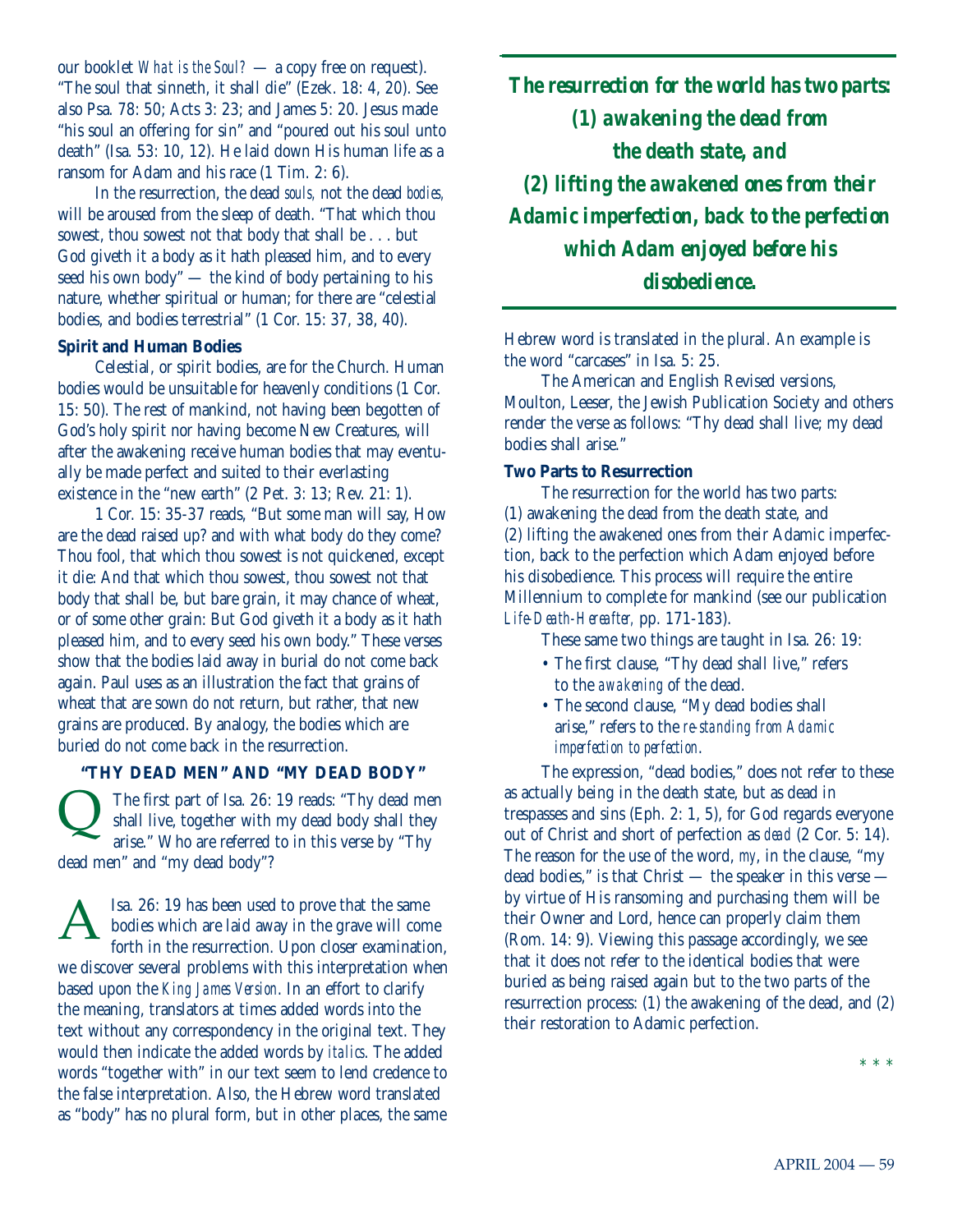# **Servants of God and Man**

*The fourth in a series of articles on godly men and women from around the world, whose lives have shaped the cultures in which we live.*

# **John Greenleaf Whittier** (1807–1892)

*O Brother man, fold to thy heart thy brother! Where pity dwells, the peace of God is there; To worship rightly is to love each other, Each smile a hymn, each kindly deed a prayer.*

**SUCH SENTIMENTS AS THESE** epitomize the life and example of this well-loved American poet, hymn writer, and political campaigner for the anti-slavery cause.

Born to a farming family at East Haverhill, Massachusetts, and raised in the Quaker faith, Whittier had only a basic education, but was an avid reader. Though not a robust lad, he was expected to take his share in the daily labors of a not-very-profitable farm. His familiarity with the sights and sounds of nature and his deep love for God's creation is revealed in the affectionate warmth of his ballads, poetry, and works of prose.

It was after being introduced at 14 years of age to the works of the Scottish poet Robert Burns that young John discovered in himself a "way with words." In later life he recalled his youthful leanings toward a literary career, and told how, in spite of the genuine misgivings of his father, he worked his way through two years' schooling at Haverhill Academy, supporting himself as a shoemaker and schoolteacher. In 1826 his first poem, *The Exile's Departure*, appeared in the Newburyport *Free Press*, edited by the abolitionist W.L. Garrison, who became a lifelong friend. From that time, Whittier contributed many poems, sketches, and articles to various newspapers, and edited some important journals supporting the anti-slavery movement.

# **The Fiery Politician**

Regarded by many as the gentle poet whose profound reflections on country life and whose vivid word-pictures of a now bygone age still have great appeal to the Englishspeaking world, the fiery politician within him is often forgotten.

Whittier declared himself an abolitionist in his 1833 pamphlet, *Justice and Expediency*, and attended the unpopular anti-slavery convention. In 1834 he served a term as a Whig in the Massachusetts Legislature, was mobbed and stoned the following year in Concord, New Hampshire, and was on other occasions threatened with personal violence. During his tenure as editor of the Pennsylvania Freeman, a journal of the American Anti-Slavery Society, the paper's offices were burned to the ground during a mob attack, but Whittier continued there until his health failed and he returned to Massachusetts to live with his mother and sister, who settled at Amesbury since the death of John's father.

Sources: The Columbia Encyclopedia; www.famousamericans.net; www.kimopress.com

#### **The Quaker Influence**

Whittier's shrewd mind and resolute character might have carried him far as a politician, but his abolitionist stand ran counter to any such ambitions. The stern, stoical upbringing typical of the Quaker way of life endowed him with an unswerving constancy to good principles, and he became a lifelong defender of the oppressed. While deeply

interested in questions that concerned the welfare and honor of the nation, Whittier generally declined invitations to public office, having no ambition for worldly acclaim.

Poor health afflicted him all his life. In an autobiographical letter to a friend he said he had inherited a nervous, sensitive temperament from both parents, and had suffered head pains from earliest childhood, which later limited his reading and writing to half an hour at a time. Yet he never neglected an opportunity to publish some fervent lyric to point out a wrong and rally support for redress.

Whittier's words were simple. He says his ballad poems were "written with no expectation that they would survive the occasions which called them forth; they were protests, alarm signals, trumpet-calls to action, words wrung from the writer's heart, forged at white heat, and of course lacking the finish which reflection and patient brooding over them might have given."

# **Whittier's hymns**

The simple beauty of the words reveals the true genius of the man. They express for the worshipper the heart sentiments he could not himself frame, bestowing a sense of communion with the Creator, elusive to the less articulate.

> *Dear Lord and Father of mankind, Forgive our foolish ways; Re-clothe us in our rightful mind; In purer lives Thy service find, In deeper reverence, praise. Drop Thy still dews of quietness, Till all our strivings cease; Take from our souls the strain and stress, And let our ordered lives confess The beauty of Thy peace.*

Whittier said: "I have been a member of the Society of Friends by birthright and by a settled conviction of the truth of its principles and the importance of its testimonies, while, at the same time, I have a kind feeling towards all who are seeking, in different ways from mine, to serve God and benefit their fellow-men."

While hymns were not a feature of Quaker worship, John Greenleaf Whittier served God and blessed generations of Christians — by his words, as by his deeds.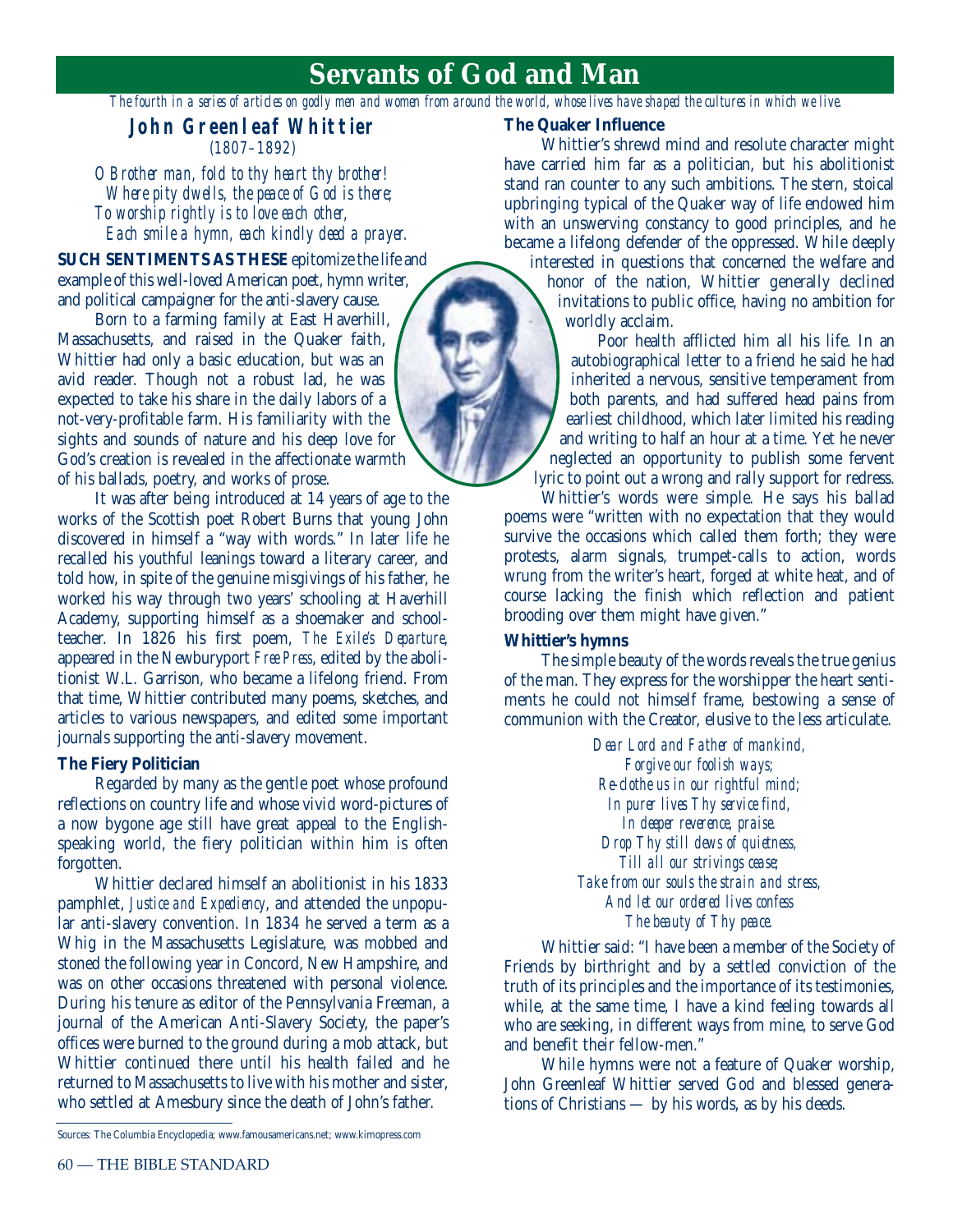# **The Way of Holiness**

*"And an highway shall be there, and a way, and it shall be called The way of holiness; the unclean shall not pass over it; but it shall be for those: the wayfaring men, though fools, shall not err therein"*

— Isaiah 35: 8 —

**THE PLANS ARE DRAWN,** the route is planned, the way is being cleared. The construction of this amazing highway will be a more complex and ambitious undertaking than the world has ever seen, and its design has been entrusted to the only Company capable of handling such an enterprise — Sons of God, Inc.

Behind the scenes the preparations are well under way, though the details will remain under wraps until certain hindrances are dealt with and the earth-moving machinery can safely commence work on the foundations.

# **The Site — Planet Earth**

Whereabouts? — someone asks. Oh, just about everywhere, apparently. *Everywhere*? How so? Well, by all accounts this highway will circle the earth and be capable of carrying all the traffic wanting to make the journey — no cabs or coaches, mind you, only foot passengers. Everybody has to *walk?* Yes, that's right — the redeemed are to walk there according to a spokesman for the Company.

# **Isaiah announced the news of the project**

The prophet's word-picture of world events nearly 3,000 years ahead of his time is one of the finest gems of Bible literature. The language is visionary and the imagery striking, but there is nonetheless a convincing promise of the practical application of the prophecy in some future Golden Age, when all the afflictions suffered by human society will be done away. This theme recurs throughout Scripture. In fact Peter speaks of the "times of restitution of all things, which God hath spoken by the mouth of all his holy prophets since the world began" (Acts 3: 21).

This can only be the time when the prayers of centuries are answered, and God's Kingdom is established on the earth. Christians everywhere still pray: "Thy Kingdom come. Thy will be done in earth, as it is in heaven" (Matt. 6: 10).

But how strange it is that so few appear to expect a literal answer to this petition. The message of our Lord Jesus during His earthly ministry was that the Kingdom of God was "at hand," in the sense that He then began the gathering of the Company of saintly men and women who would be incorporated with Him to form the Administrative Body of that Kingdom. World events prove unmistakably that this is now accomplished.

Soon, they will start the great restoration work for the rest of humanity — and open the Highway to new life.

#### **Traffic congestion problems**

"You take your life in your hands on today's roads," people say. Transport authorities in the world's vast metropolitan centers are at their wits' end to cater safely for the ever-increasing "running to and fro" at this "time of the

> end" (Dan. 12: 4). And even in the suburbs, traffic calming measures are put in place to minimize the dangers.

## **Where are we going?**

Viewing the chaos from a vantage point above, it must appear that everybody wants to be somewhere else. Society is restless, dissatisfied, seeking always some new diversion to support their "eat, drink, and be merry" lifestyle. But the happiness they seek is elusive.

Few pause to consider that what matters most is the *eternal destiny* of each one of us. Since we have free will, in a sense *our lives are in our own hands*. To go along with the crowd is to choose the "broad way" that leads to destruction (Matt. 7: 13). This is a slippery slope, and escape is not easy.

Jesus spoke also of a "narrow way," a difficult way which only the few could find. It would lead to *life*. He referred of course to the sacrificial journey of those faithful disciples who followed in His footsteps, forsaking all earthly hopes and ambitions that they might share the heavenly inheritance with their Lord.

We may no longer choose the sacrificial path, but like the faithful stalwarts of old, we can shun the way to destruction and walk a narrow path of truth and integrity, reverencing our God (Psa. 26: 1, 3; 101: 6; 128: 1). He did not ask the impossible when he said to Abraham: "Walk before me, and be thou perfect" (Gen. 17: 1). It is not so much the deeds of the fallen nature, but the *heart's intentions* that God sees. "Keep thy heart with all diligence; for out of it are the issues of life" (Prov. 4: 23).

# **The issues of life**

The new Way of Holiness will be a highway to perfect human life in a restored earthly Paradise. Earth's millions — those then surviving at its inauguration and those to be released from the grave, will make their journey from sin, sickness, and sorrow, to purity, joy, and gladness.

Prophecy is not fantasy. The language may be strange to our ears today, but the positive and practical intention of our loving Creator shines through, and He extends a welcome to all the families of the earth:

**"This is the way, walk ye in it" (Isa. 30: 21).**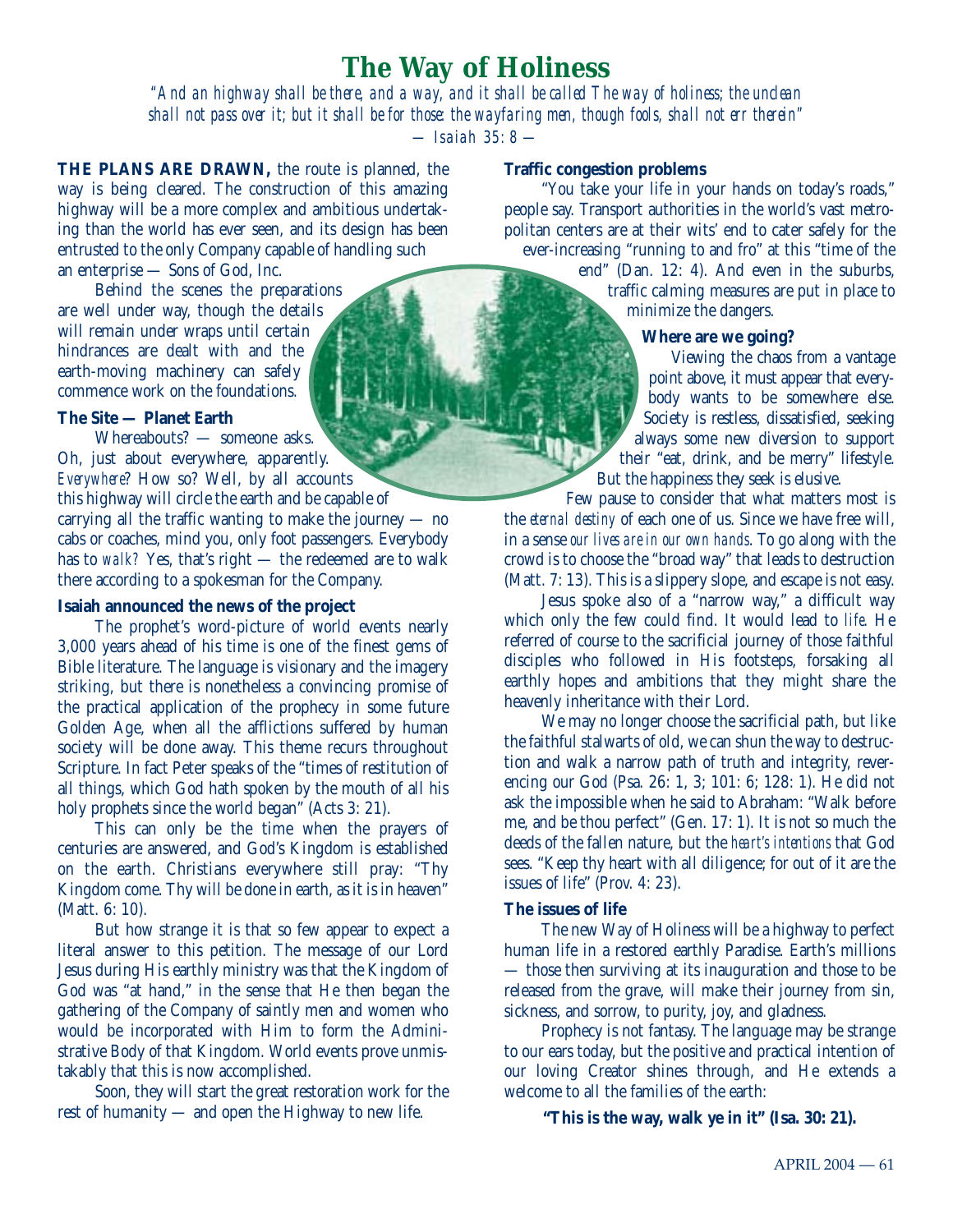# *What if … ?*

*What follows is not the real, but a supposed condition upon which, if it were factual, six conclusions could be based. Of course this condition is unthinkable for the Christian believer.*

# **IF CHRIST BE NOT RISEN**

**1.** *Then is our preaching vain.* There is a lot of vain preaching in these latter days, much of it concerning a *dead* Christ. They hold Him up on a cross. They do not know Him as the Victor over death. They do not know the significance of the empty tomb. Those who preach a dead Christ who has not risen have a very poor message. There is no joy or hope in it. It is simply nominal Christianity. Their only satisfaction is in observing rituals and doing good, as they see it. They may have a system of morality. So do the pagans. Paul foresaw this trend toward ruin, when men would love the lie more than the truth (2 Thes. 2: 10–12). Many are religious today, but not really Christian.

**2.** *And your faith is also vain*. Faith in a *dead* Christ never saved anyone. There is no hope in that kind of faith. Being religious and having the praise of men may satisfy for the moment, but such things cannot abide. A fable might give a temporary peace of mind. But the terrors will return and the mind may finally become unbalanced.

**3.** *We are found false witnesses of God.* Any man who teaches that the Bible is merely myths and folklore is a false witness of God. There is no doubt about that. But here we are told that the very best, such as Paul and other Apostles with him, are false witnesses of God, if Christ be not raised from the dead. The Scriptures tell of a Strong One coming to undo all the works of the devil, that old serpent. The last

enemy, death (Satan had the power of death), will be abolished. A time is coming when men will die no more. That is the victory.

**4**. *Ye are yet in your sins.* The law of compensation, the laws of nature, and the very character of God demand that there be a penalty for sins. That penalty is *death*. By one man it came upon all men. So all men die. And that is the last of them, unless . . . But God, in His wisdom and prudence, gave us a substitute in Jesus, who bore our sins. That, and that only, gives us a hope of life. It is a gift which we can freely take, if we will. If Christ was not raised, then He must have had some sins of His own. But His resurrection is the proof that He satisfied every demand of righteousness.

**5.** *They which have fallen asleep in Christ have perished.* Certainly! There is no hope for future life for them except through being raised from the dead. But if in Christ, then they died with Him and are raised with Him. All in Christ will be made alive.

**6**. *We are of all men most miserable.* Certainly this is true. No hope, no life. *Nothing!* That is the status of the beast of the field. God has said that men can see these things in creation and are without excuse. There is no evading of the responsibility of making a choice. And man hates taking any responsibility and making choices.

# From the Archives

# **The Hymn and the History**

WILLIAM NEWELL (1868-1956) born in Savannah, Ohio. Newell was an evangelist, Bible teacher, and served for a time as assistant superintendent of Moody Bible Institute in Chicago, Illinois. One day while Newell was on his way to teach a class, he thought about what Christ had done for him on the cross. The words to "At Calvary" came to him and he quickly entered an empty classroom and penned them down on the only available paper he had, an old envelope. He gave the words to Daniel Towner, who was the director of music at the school. Within an hour, our hymn, "At Calvary" was born. In 1895 it was published and Christians around the world have sung this testimonial as their own.

*Years I spent in vanity and pride, Caring not my Lord was crucified, Knowing not it was for me He died on Calvary.*

*By God's Word at last my sin I learn, Then I trembled at the law I'd spurned, Till my guilty soul imploring turned to Calvary.*

*Now I've giv'n to Jesus everything; Now I gladly own Him as my King; Now my raptured soul can only sing of Calvary.*

*O, the love that drew salvation's plan! O, the grace that brought it down to man! O, the mighty gulf that God did span at Calvary!*

*Mercy there was great, and grace was free; Pardon there was multiplied to me; There my burdened soul found liberty, At Calvary.*

Source: http://schfrs.crosswinds.net/hymns/calvary.htm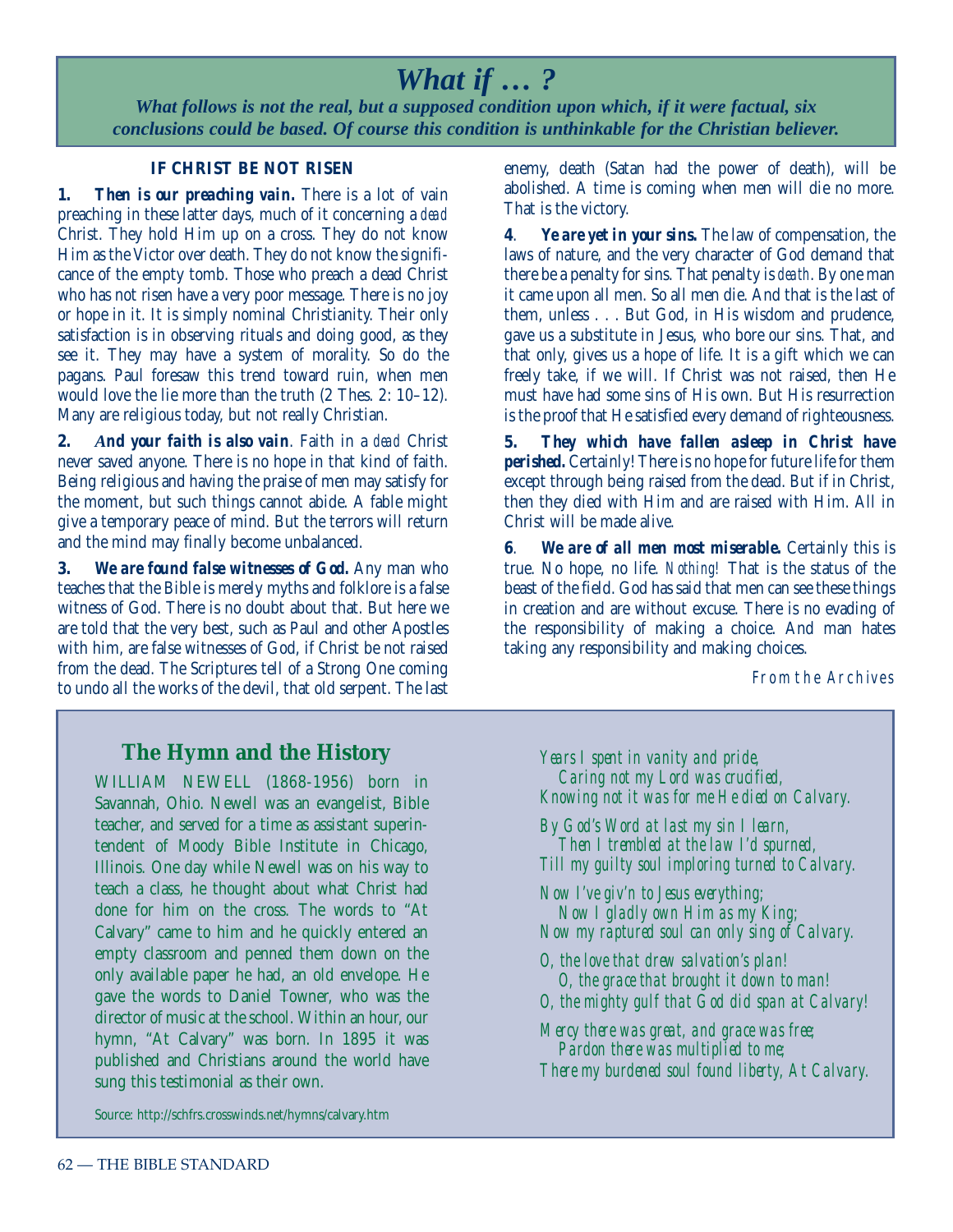# **PUBLICATIONS**

# **A partial list of our publications appears below. Send for our free catalogue.**

*Prices are for U.S. addresses only; others add 25 percent toward postage.*

#### **STUDIES IN THE SCRIPTURES**

| Vol. 1, The Divine Plan of the Ages  paperbound \$1.50, cloth \$3.00     |  |
|--------------------------------------------------------------------------|--|
| Vol. 2, The Time Is At Hand (chronology, antichrist, etc.) \$4.00        |  |
|                                                                          |  |
| Vol. 4, The Battle of Armageddon (the great conflict)  \$ 2.00           |  |
| Vol. 5, The At-One-Ment Between God and Man (clearly explained)  \$ 2.00 |  |
| Vol. 6, The New Creation (its duties, baptism, sabbath, etc.) \$2.50     |  |
| Complete set of these clothbound "Bible keys" \$10.95                    |  |

#### **ATTRACTIVE HARDBOUND BOOKS**

| Life — Death — Hereafter (224 pages)  paperbound \$1.50, cloth \$2.00  |
|------------------------------------------------------------------------|
| God (547 pages; describing Jehovah's great attributes, etc.)  \$2.00   |
| Creation (585 pages; describing God's creative work, etc.) \$2.00      |
| The Bible (794 pages; much useful information on it, its uses)  \$2.50 |
| Christ - Spirit - Covenants (744 pages, very informative)  \$2.50      |
|                                                                        |
| The Millennium (480 pages; expounding many Scriptures)  \$7.00         |
|                                                                        |
| Poems of Dawn (300 choice Christian poems for many occasions) \$5.00   |
| <i>Photo-Drama of Creation</i> (good for children; paperbound)  \$4.95 |
| Hymns of Millennial Dawn (words only, 50 cents)  hardbound \$ 6.00     |
| Tabernacle Shadows (176 pages, types explained)  hardbound \$4.00      |
|                                                                        |

#### **HELPFUL PRICED BOOKLETS**

| Anglo-Israelism — A Modern Delusion (80 pages; this and other          |     |
|------------------------------------------------------------------------|-----|
| serious errors of H. W. and Garner Ted Armstrong refuted) 50           |     |
| <i>The Gift of Tongues</i> — Should We Seek or Shun It? (80 pages) 50  |     |
| Is there Hope for Any of the Unsaved Dead? (80 hope-inspiring pages)50 |     |
| <i>Satan, Satanism, Demonism and Exorcism</i> (80 pages; real dangers) | .50 |
|                                                                        |     |
| The Great Pyramid and the Bible (48 pages; Bible corroborations) 50    |     |
| The Hell of the Bible (60 pages; a veritable sunburst to many          |     |
| thousands; treats every Bible text relating to Hell)                   | .25 |
| Spiritism - Ancient & Modern (67 pages; a Biblical, factual, and       |     |
| reasonable explanation, proving it to be Demonism)                     | .25 |

| Jewish Hopes and Prospects (52 pages; describes present-day             |  |
|-------------------------------------------------------------------------|--|
|                                                                         |  |
|                                                                         |  |
| The Teachings of "Jehovah's Witnesses" Examined (points pro and con) 10 |  |

#### **FREE TRACTS — DISTRIBUTORS WANTED**

Generally we do not pay distributors of our literature. Samples of many of our items will be provided on request. Preferably, our literature should first be studied and digested prior to distribution, so that you would be ready always to give an answer to every man that asks you a reason of the hope that is in you, with gentleness and reverence (1 Pet. 3: 15).

#### **FREE 24-PAGE BOOKLETS FOR SPECIAL LIMITED NEEDS**

*Where are the Dead? • Life and Immortality • What is the Soul? • The Resurrection of the Dead • Spiritism is Demonism • Why Does A Loving God Permit Calamities? • The Sabbath Day • Faith Healing • Baptism • Speaking in Tongues — Is it of God? • The Kingdom of God • Mormonism — A Modern Delusion • Preservation of Identity in the Resurrection • The Evolution Theory Examined • Why We Believe in God's Existence • The Rapture • Future Life By Resurrection — Not Reincarnation • Must Christians Pay Tithes?*

#### **FREE LEAFLETS FOR GENERAL DISTRIBUTION**

*Do You Know? • Thieves In Paradise • Israel's Return • New Earth • What is Hell? • The Bible vs. Evolution • "Flying Saucers" • Jesus' Second Advent • Judgment Day • God Loves You! • Earth's Coming Theocratic Government • War on Poverty • Oath-bound Promise • Man's Eternal Destiny • Pollution Crisis • What is the Truth? • Great Pyramid • Restitution • Is God or Satan Winning? • The Full Gospel • Peace — How it Will Come • True Freedom*

#### **SMALL LEAFLETS FOR GENERAL DISTRIBUTION** Titles vary from time to time; items in stock may change.

*Bible Standard Ad • Coming By and By • Christ's Glorious Reign • Close Your Eyes/DP Ad • Desolation/Restoration • Father Take My Hand • A Good New Year Recipe • How Readest Thou? • Nearing God's Kingdom • My Lord and I/ Picture • 23rd Psalm • Salvation/All Things New • Scripture Studies Ad • Watchman, What of the Night?*

| × | ۰<br>W<br>× | × |
|---|-------------|---|
|   |             |   |

# **Subscription Form** *Please print in capital letters*

| <b>New</b><br>circle one                                                                            | <b>Renew Existing Subscription</b><br><b>Gift Subscription</b>                                                                                               |  |
|-----------------------------------------------------------------------------------------------------|--------------------------------------------------------------------------------------------------------------------------------------------------------------|--|
| Name<br><u> 1980 - Jan Samuel Barbara, martin al-Amerikaansk filosof (d. 1980)</u>                  |                                                                                                                                                              |  |
|                                                                                                     |                                                                                                                                                              |  |
|                                                                                                     |                                                                                                                                                              |  |
| THE BIBLE STANDARD<br>Mail to<br>1156 ST MATTHEWS RD<br>CHESTER SPRINGS PA 19425-2700<br><b>USA</b> | I enclose check/money order for [ ] \$12.00 for 1 year's subscription (12 issues)<br>Or, send to me [ ] Free as the "Lord's Poor," on annual written request |  |